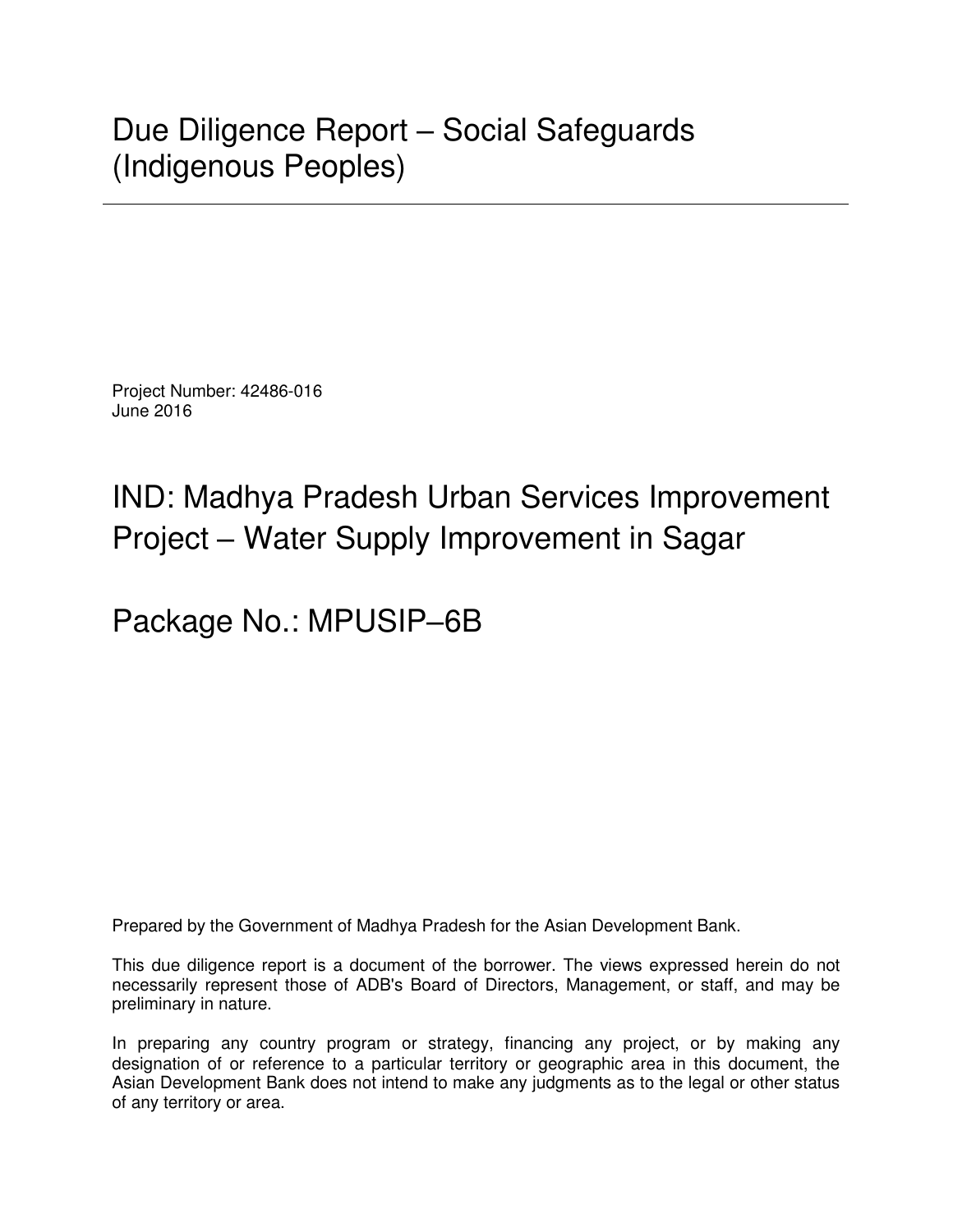## Indigenous People Screening and Due Diligence Report

Document stage: Draft for consultation Project Number: 42486 Loan and/or Grant Number(s): {LXXXX; GXXXX; TAXXXX} June 2016

IND: Madhya Pradesh Urban Services Improvement Program – Sagar Water Supply Scheme, District: Sagar

This due diligence report is a document of the borrower. The views expressed herein do not necessarily represent those of ADB's Board of Directors, Management, or staff, and may be preliminary in nature.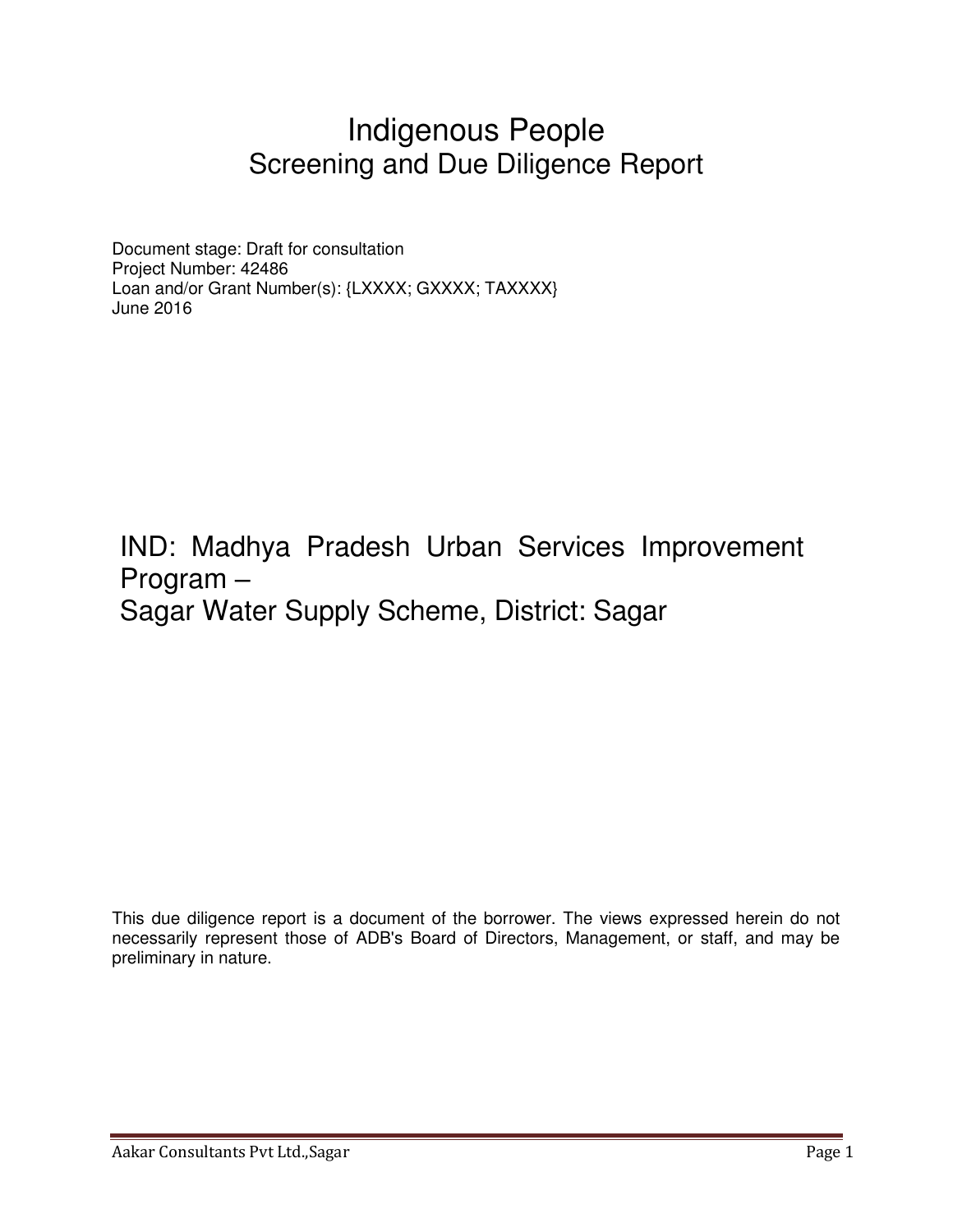## **CURRENCY EQUIVALENTS**

(as of June 01 ,2016)

| Currency unit   | $=$ | Rupee (INR)        |
|-----------------|-----|--------------------|
| INR 1.00        | $=$ | USD <sub>015</sub> |
| <b>USD 1.00</b> | $=$ | <b>INR 68.70</b>   |

#### **ABBREVIATIONS**

| <b>ADB</b>      | $\blacksquare$ | <b>Asian Development Bank</b>                                                                                     |
|-----------------|----------------|-------------------------------------------------------------------------------------------------------------------|
| AΡ              | $\blacksquare$ | <b>Affected Person</b>                                                                                            |
| <b>BPL</b>      | $\blacksquare$ | <b>Below Poverty Line</b>                                                                                         |
| CBO             | $\blacksquare$ | <b>Community Based Organization</b>                                                                               |
| <b>DP</b>       | $\blacksquare$ | <b>Displaced Person</b>                                                                                           |
| EA              | $\blacksquare$ | <b>Executive Agency</b>                                                                                           |
| <b>GOI</b>      |                | <b>Government of India</b>                                                                                        |
| <b>GOMP</b>     |                | <b>Government of Madhya Pradesh</b>                                                                               |
| <b>HHs</b>      | $\blacksquare$ | <b>Households</b>                                                                                                 |
| ΙA              | $\blacksquare$ | <b>Implementing Agency</b>                                                                                        |
| IR.             | $\blacksquare$ | <b>Involuntary Resettlement</b>                                                                                   |
| KМ              | $\blacksquare$ | Kilometer                                                                                                         |
| <b>MPUDC</b>    | ۰              | Madhya Pradesh Urban Development Company                                                                          |
| ОНТ             | $\blacksquare$ | <b>Over Head Tank</b>                                                                                             |
| <b>O&amp;M</b>  | -              | operation and maintenance                                                                                         |
| <b>PIU</b>      | $\blacksquare$ | <b>Project Implementation Unit</b>                                                                                |
| <b>PMC</b>      | $\blacksquare$ | <b>Program Monitoring Consultant</b>                                                                              |
| <b>PMU</b>      | $\blacksquare$ | <b>Program Management Unit</b>                                                                                    |
| <b>PPTA</b>     | $\blacksquare$ | <b>Project Preparatory Technical Assistance</b>                                                                   |
| R&R             | $\blacksquare$ | <b>Resettlement and Rehabilitation</b>                                                                            |
| RF              | $\blacksquare$ | <b>Resettlement Framework</b>                                                                                     |
| <b>RFCTLARR</b> | $\blacksquare$ | The Right to Fair Compensation and Transparency in Land<br>Acquisition, Rehabilitation and Resettlement Act, 2013 |
| <b>RP</b>       | $\blacksquare$ | <b>Resettlement Plan</b>                                                                                          |
| <b>ROW</b>      |                | <b>Right of Way</b>                                                                                               |
| <b>RWA</b>      | $\blacksquare$ | <b>Resident Welfare Associations</b>                                                                              |
| <b>SO</b>       | $\blacksquare$ | <b>Safeguard Officer</b>                                                                                          |
| <b>SPS</b>      |                | <b>Safeguard Policy Statement</b>                                                                                 |
| <b>UADD</b>     |                | <b>Urban Administration and Development Directorate</b>                                                           |
| <b>UDED</b>     | $\blacksquare$ | <b>Urban Development and Environment Department</b>                                                               |
| <b>ULBs</b>     | $\blacksquare$ | <b>Urban Local Bodies</b>                                                                                         |
| <b>WRD</b>      | $\blacksquare$ | <b>Water Resource Department</b>                                                                                  |
| <b>WTP</b>      |                | <b>Water Treatment Plant</b>                                                                                      |

.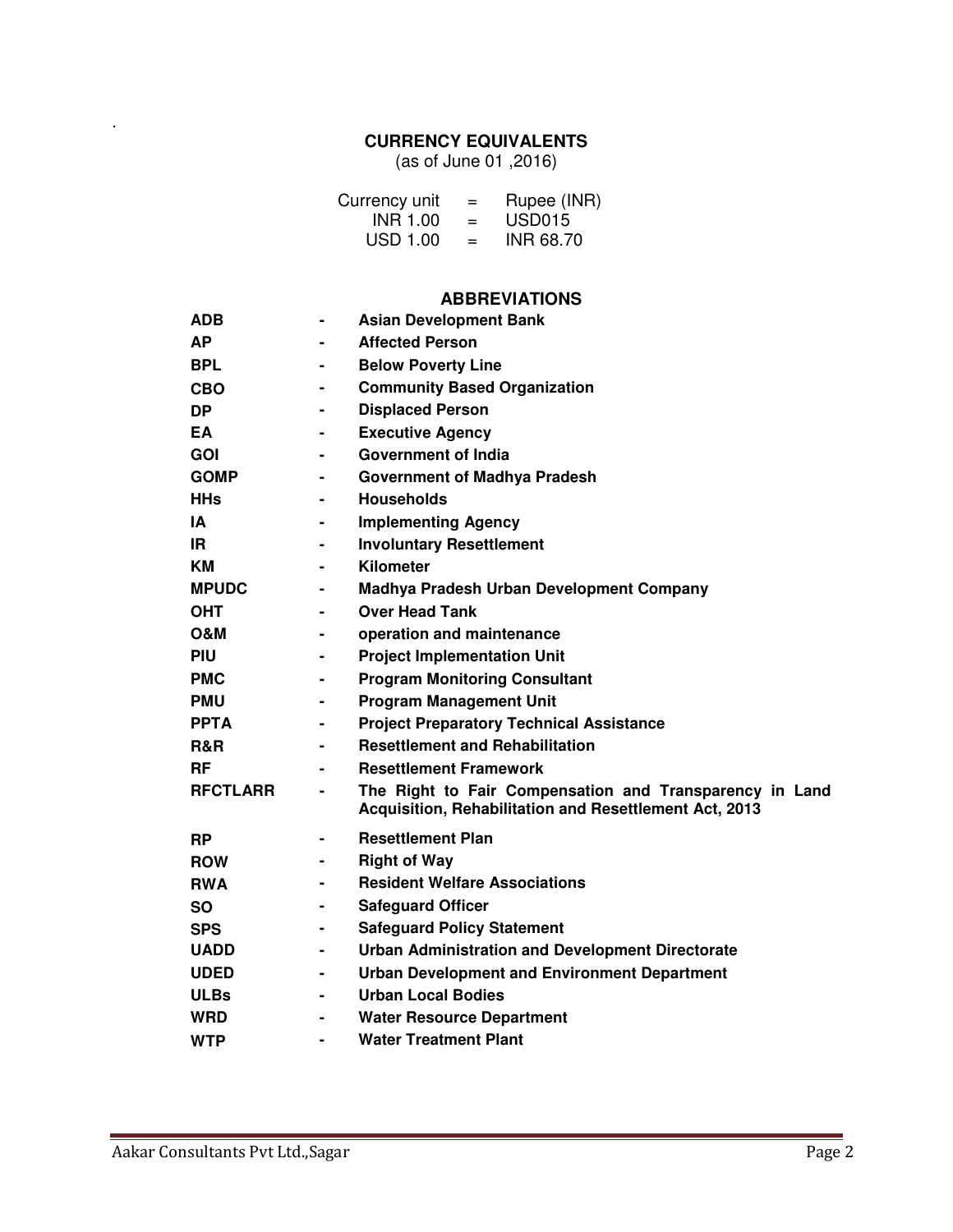|                |                                                                            | Page |
|----------------|----------------------------------------------------------------------------|------|
| L              | <b>INTRODUCTION</b>                                                        | 05   |
| 1.1            | <b>Project Description</b>                                                 | 05   |
| 1.2            | <b>Overview</b>                                                            | 05   |
| 1.3            | Scope of Indigenous People Planning Framework (IPPF)                       | 06   |
| 1.4            | Distribution of Scheduled Tribes in Madhya Pradesh in Relation<br>to India | 06   |
| 2.             | <b>Identification of Indigenous People/Tribal People</b>                   | 07   |
| 3              | <b>Preliminary Screening</b>                                               | 07   |
| 4              | <b>Mitigations Measures</b>                                                | 08   |
| 5              | STRATEGY FOR TRIBAL PEOPLE'S PARTICIPATION                                 | 08   |
| 6              | <b>Monitoring</b>                                                          |      |
| $\overline{7}$ | <b>Conclusion</b>                                                          | 11   |
| Table. 1       | Schedule Caste and Schedule Tribe population of Sagar town                 | 09   |
| Table. 2       | Ward wise population of Indigenous people of Sagar town                    | 10   |
| Table. 3       | <b>Monitoring Indicator</b>                                                |      |
| Table.4        | <b>Budget</b>                                                              |      |

#### **CONTENTS**

| <b>Appendix 1</b> | List of Tribal Communities in State of Madhya Pradesh as   12<br>Provided by Ministry of Tribal Affairs, Government of India |    |
|-------------------|------------------------------------------------------------------------------------------------------------------------------|----|
| <b>Appendix 2</b> | List of Schedule Areas in Madhya Pradesh as Specified by the   14<br>Scheduled Areas under the Sixth Schedule of Indian      |    |
| <b>Appendix 3</b> | <b>Public consultation</b>                                                                                                   | 16 |
| <b>Appendix 4</b> | <b>IP Impact Screening List</b>                                                                                              | 19 |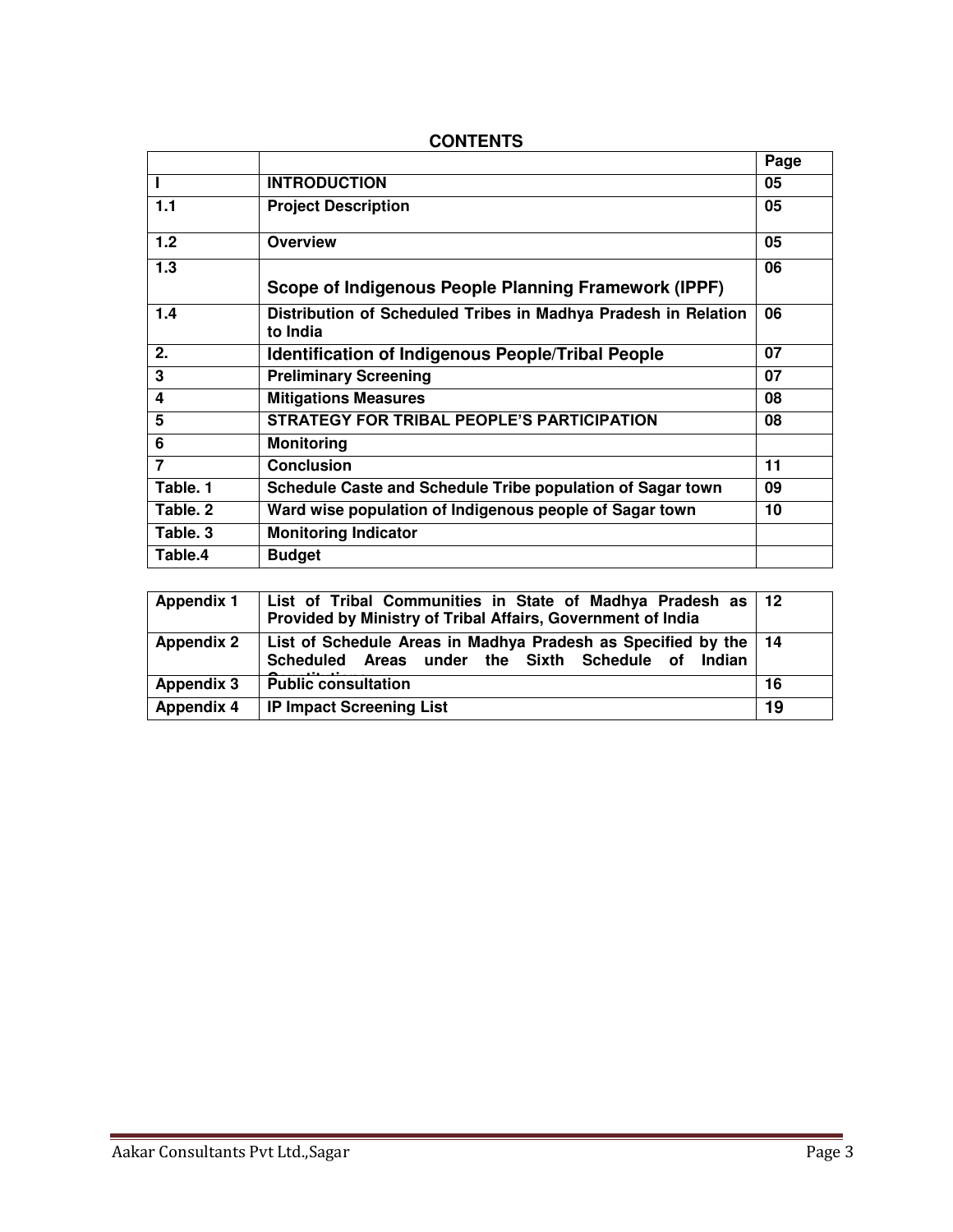### **I. INTRODUCTION**

#### **1.1 Project Description**

- 1. The Government of Madhya Pradesh (GoMP) through Government of India (GoI) is negotiating a loan with the Asian Development Bank (ADB) for the proposed Madhya Pradesh Urban Services Improvement Program (MPUSIP), referred further as 'The Program'. The Madhya Pradesh Urban Services Improvement Program (MPUSIP) will improve the urban environment and living conditions of urban residents in 128 towns of Madhya Pradesh with the support of Asian Development Bank (ADB) .MPUSIP will rehabilitate, expand and improve urban water supply system and manage storm water and waste water of the selected towns and strengthen and build capacity of urban institutions' management and financing capacity for ensuring long term sustainability of the services.
- 2. The Program envisages to deliver:
	- Continuous, pressurized, safe and sustainable drinking water through private household metered connections in 128 tier II towns in the State;
	- Sewage and storm water collection and treatment system in 4 identified towns (Sanchi, Khajuraho- Rajnagar and Maihar); and
	- Non-physical investments comprising of establishing GIS system, capacity building of participating urban local bodies in contract management, improving local operators' capability through global partnership and building capacity of the implementing agency, urban local bodies and services utilities for ensuring long term sustainability of services.

3. Tranche 1 of the program will cover water supply interventions for 50 towns, sewerage and

storm water collection system for 4 towns and non-physical investments in the participating local bodies as mentioned above. As per the preliminary estimates the proposed program is estimated to cost about \$820 million with Tranche I is expected to cost about \$390 million.

#### **1.2 Overview**

4. The state of Madhya Pradesh counts for highest Schedule Tribe (ST) population in India<sup>1</sup>. However, desk review of the Census 2011 data of the 128 towns where the programme is proposed reveals that out of the total population in 128 towns (2,697,091) 17.85 percent (481,700) belongs to Schedule Caste category and 6.19 percent (167,066) is Schedule Tribe. To achieve the overall goal of the programme an

 $\overline{a}$ 1 Statistical Profile of Schedule Tribes in India, 2013, a document published by the Ministry of Tribal Affairs, Statistics Division, Government of India reveals that the state of Madhya Pradesh counts for highest Schedule Tribe (ST) population in India (14.69 percent).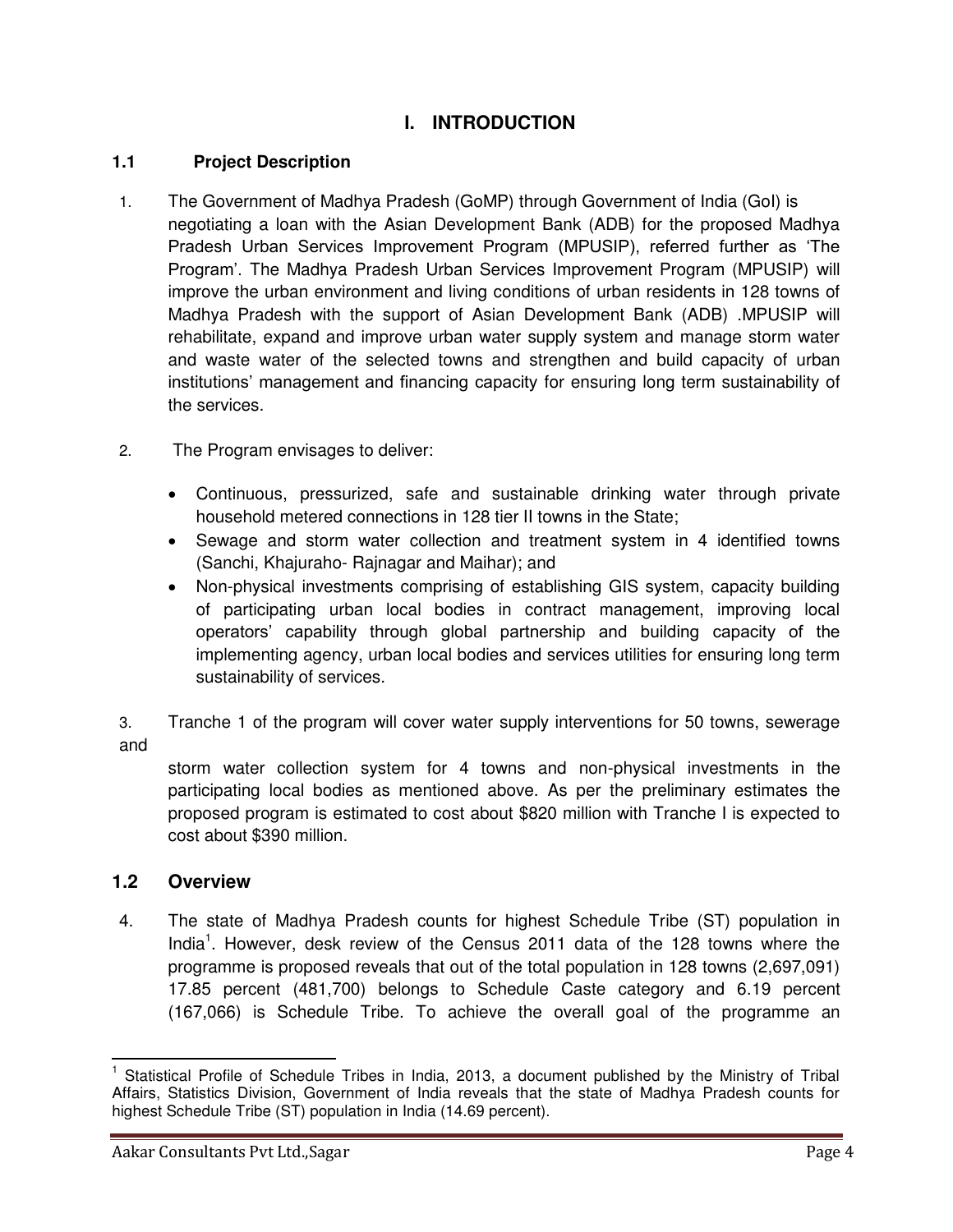understanding of how social elements influence poverty, inequality, and vulnerability is important.

### **1.3 Scope of Indigenous People Planning Framework (IPPF)**

- 4. Sagar subproject will include activities like construction of water intake well, water treatment plants, storage reservoirs (ground-level and elevated), new pipe laying or pipe replacement (usually along public roads); and construction of sewerage and sanitation facilities etc that are likely to cause some extent of impact. The final locations/sites and final impacts will be concluded after detailed design is prepared. The IPPF has been developed to manage and mitigate possible impacts to the indigenous people in the investment program area.
- 5. The TPPF sets out the policy, principles, and implementation mechanisms to address such impacts according to ADB's Safeguards Policy Statement (SPS) requirement no. 3 on indigenous people (IP). During the course of project identification and social impact assessment, if any IPs are identified, the impacts (both positive and negative) of the subproject component on affected groups/communities will be addressed according to the prepared framework. The framework will address the developmental needs of indigenous people/ tribes as a distinct community through a process of sustainable development.

**6.** Tribal's constitute 8.61 percent of the total population of the country, with a total population

of 104.28 million (Census 2011). In Madhya Pradesh 46 tribal communities reside**. Appendix 1,**provides the list of tribal communities in the state of Madhya Pradesh as provided by Ministry of Tribal Affairs, Government of India.

## .

.

## **1.4 Distribution of Scheduled Tribes in Madhya Pradesh in Relation to India**

- 7. The tribal population of Madhya Pradesh increased to 15,316,784 in 2011 from 12,233,474 in 2001. The decadal growth rate during this period is 25.20 percent. Review of the Census 2011 data of the 128 towns of Madhya Pradesh where the programme is proposed, reveals that out of the total population in 128 towns (2,697,091) 17.85 percent (481,700) belongs to Schedule Caste category and 6.19 percent (167,066) is Schedule Tribe.
- 8. The trends in the population of the Scheduled Tribes by residence (total, Rural and Urban) for Census Years 1961- 2011 shows that the percentage of Scheduled Tribes Population in the Rural Areas (11.3 percent) much higher that Urban Population (2.8 percent). In Madhya Pradesh certain areas have been declared as scheduled area as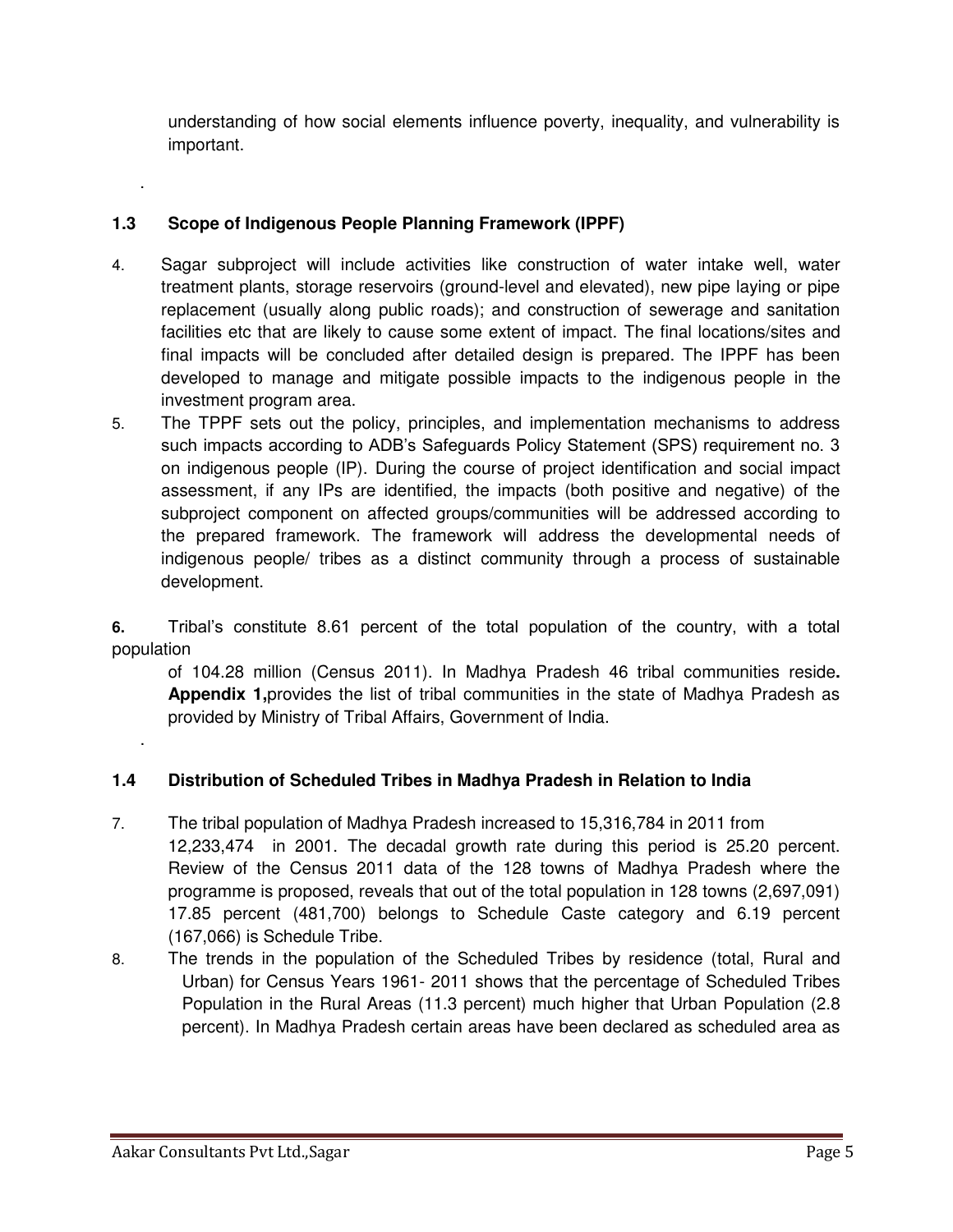Specified by the Scheduled Areas under the Sixth Schedule of Indian Constitutions<sup>2</sup>. List of Schedule Areas in Madhya Pradesh is provided in **Appendix 2**.

#### **2. Identification of Indigenous People/Tribal People**

- 9. ADB's Indigenous People Policy uses the following characteristics to define IP: (i) self identification as members of a distinct indigenous cultural group and recognition of this identity by others; (ii) collective attachment to geographically distinct habitats or ancestral territories in the project area and to the natural resources in these habitats and territories; (iii) customary cultural, economic, social, or political institutions that are separate from those of the dominant society and culture; and (iv) a distinct language, often different from the official language of the country or region.
- **10.** According to the Census of India 2011, 8.61 percent of the Indian population is classified as ST. In comparison to the national figure, Madhya Pradesh has 14.7 percent of its populations classified as ST. The major tribes of Madhya Pradesh are classified in **Appendix 1.**

#### **3. Preliminary Screening**

- 11. The preliminary screening of all IP communities and villages within and in the vicinity of the proposed sub-project area. The ULB arranged public meetings at IP communities to provide information regarding the Sagar Water Supply sub-project. During these meetings, community leaders and other participants will be given an opportunity to present their views and concerns. An initial screening will check for the following:
	- o Presence and names of TP community groups in the area;
	- $\circ$  Cultural and religious distinction of the TP groups vis-à-vis other communities, and mainstreaming of the TP with the dominant population;
	- o Laws and legislations related to TP groups;
	- o Total number of TP community groups and percentage of TP population to total population in the area;
	- o Number and percentage of TP households likely to be affected by the subproject component; and
	- $\circ$  Initial assessment to also include level of vulnerability of the TP, such as being a (primitive) tribal groups (PTG) and existing socioeconomic conditions that may further deteriorate due to project impact. If such especially vulnerable groups among the TP community are identified within the project area, they warrant special measures for protecting their socio-cultural identity and baseline economic standard. While determining vulnerability of these TP groups,

<sup>&</sup>lt;u>edd</u><br><sup>2</sup> Scheduled areas are autonomous areas within a state, administered federally, usually populated by a predominant Scheduled Tribe.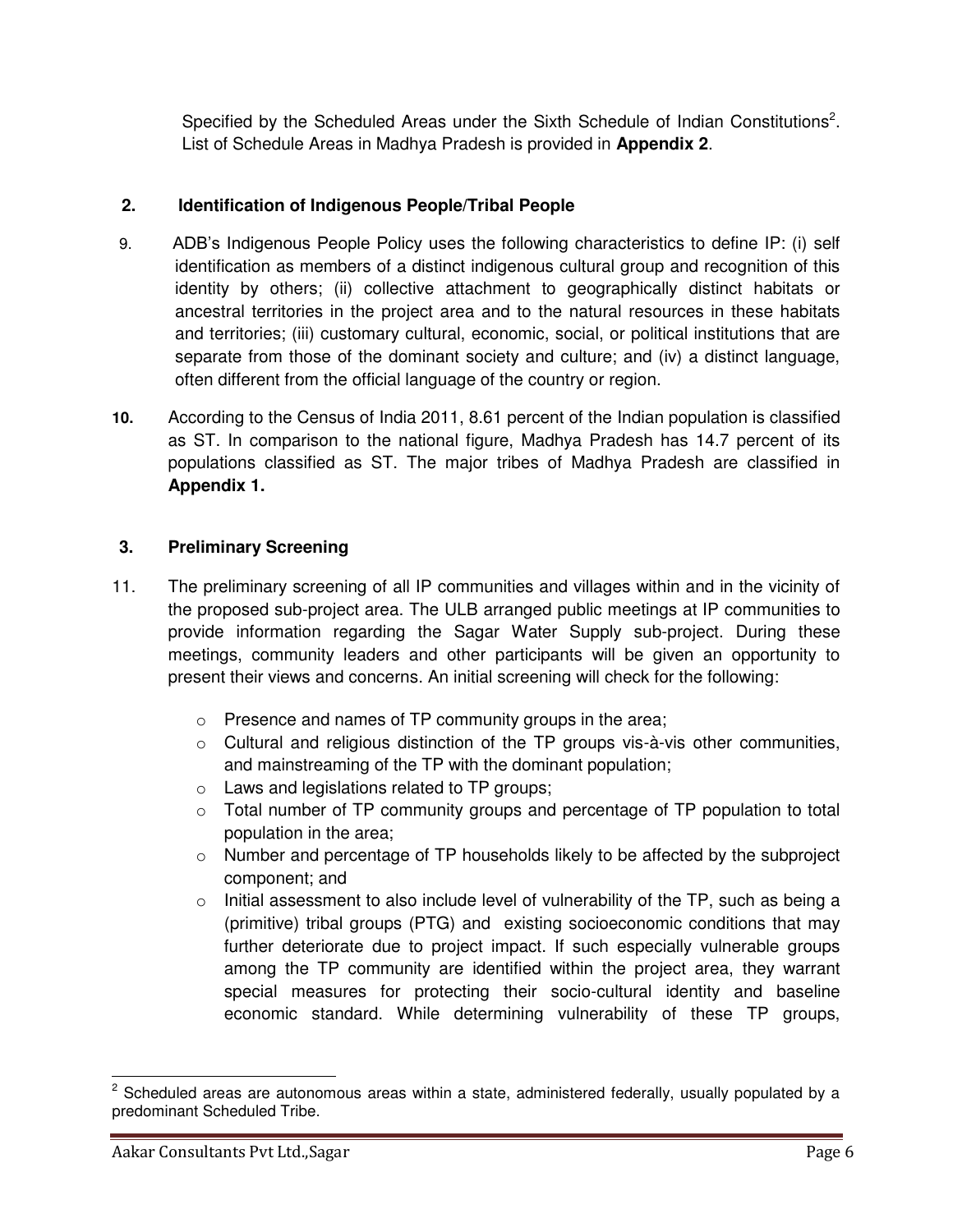assessment will be made if there is any possibility of future impact due to the project.

12. An IP assessment done on the basis of checklist of SPS 2009 . The results of the preliminary screening show that there are IP households in the proposed sub-project area, but they are not affected by construction activities during implementation. For their safeguards a social impact assessment (SIA) will be conducted to capture IP issues and development opportunities that exist in the area at preconstruction stage. A checklist format for screening of IPs in the sub projects is in **Appendix 3.** 

#### **4. Mitigation Measures**

- **13.** As Subproject Sagar Water Supply Indigenous People screening falls under **Category B (as investment will have positive impacts on IPs living in the project town)** only Mitigation Measures be taken:-
	- 1. The impacts on indigenous households are potentially positive, measures will be undertaken to ensure that benefits are equally shared. This will be through ensuring indigenous peoples as stakeholders taking part during all stages of the investment program.

#### **5. STRATEGY FOR TRIBAL PEOPLE'S PARTICIPATION**

i) Consultations and information disclosure are an integral part of DDR preparation in order to ensure that the priorities, preferences, and needs of the tribal groups have been taken into consideration adequately. With that objective in view, a strategy for consultation with tribal communities and their leaders will be developed so that these are conducted in a participatory manner. The MPUDC/ PIU, MPUDC/ULB representatives will be part of evolving that strategy and consultation process.

| <b>Date</b> | <b>location</b>                                                  | Participan                       | Stakeholder                                        | <b>Topic Discussed</b>                                                                                                                                                                                                                           | <b>Issues Raised</b>                                                                                                                                                                                                                                                        |
|-------------|------------------------------------------------------------------|----------------------------------|----------------------------------------------------|--------------------------------------------------------------------------------------------------------------------------------------------------------------------------------------------------------------------------------------------------|-----------------------------------------------------------------------------------------------------------------------------------------------------------------------------------------------------------------------------------------------------------------------------|
|             |                                                                  | ts                               |                                                    |                                                                                                                                                                                                                                                  |                                                                                                                                                                                                                                                                             |
| 20/1/16     | 2 Wards (4<br>48)<br>&<br>having<br>maximum<br>IP<br>population. | Total=60<br>$M = 32$ ,<br>$F=18$ | Indigenous Men,<br>women, Poor<br>men and<br>Women | • Status of existing<br>drinking water supply<br>system and need for<br>improvements<br>• Relevant<br>information of the<br>upcoming<br>project and benefits<br>of the project<br>• Potential positive and<br>negative impacts<br>due to project | $\bullet$ The area has<br>insufficient and<br>inadequate drinking<br>water resource.<br>• Water supply to the<br>area is done through a<br>tube well that supplies<br>water to the<br>• community people<br>through stand posts.<br>• The area faces<br>severe water crisis |

#### **Table 1.Public consultation with Indigenous people**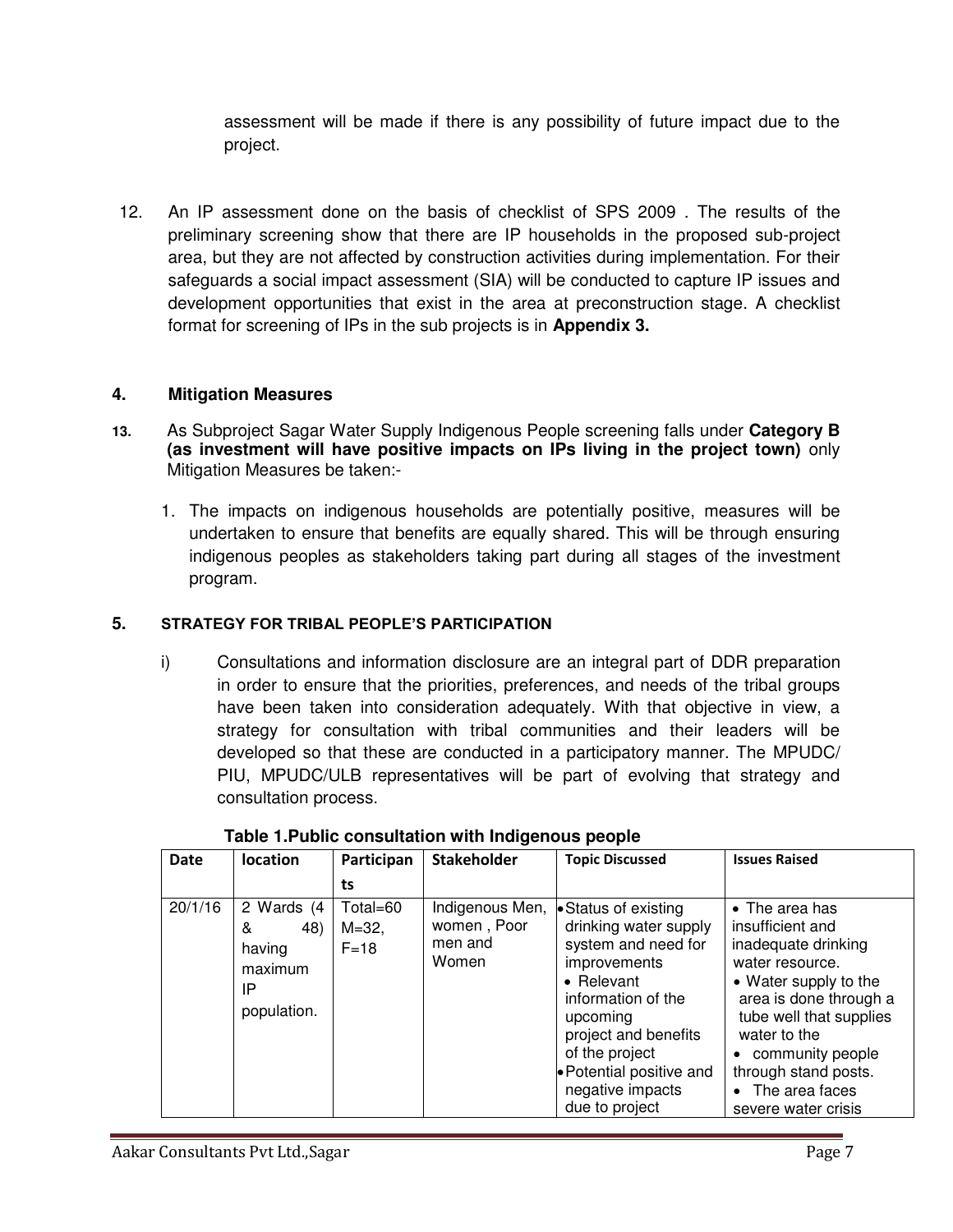|  |  | implementation<br>· Response of the<br>community<br>the project | towards | during the summer when<br>the ground water level<br>drops.<br>• The community willingly<br>accepts the project.<br>• The community<br>members expressed<br>that their economic<br>situation would prevent<br>them from paying<br>water user charges. |
|--|--|-----------------------------------------------------------------|---------|------------------------------------------------------------------------------------------------------------------------------------------------------------------------------------------------------------------------------------------------------|
|  |  |                                                                 |         |                                                                                                                                                                                                                                                      |

- ii) The IPs which are going to be benefitted will be actively engaged in all stages of the project cycle, including project preparation, and feedback of consultations with the IPs will be reflected in the project design, followed by disclosure. Their participation in project planning will inform project design, and the TPs should be convinced of their benefits from the project. The awareness material prepared will be translated into the local language of the IPs and made available to them before implementation of the project.
- iii) Local CBOs/tribal community representatives will be involved in IPP implementation and resolving all issues related to the IP through consultation and facilitation by the PIU/ULB and PMU. The PMU/ULB will ensure adequate flow of funds for consultation and facilitation of planned activities within IP.
- iv) One project information disclosure (PID) brochure will be prepared, translated into a language understandable to the tribal people, and distributed among them.
- v) Sagar Municipal Corporation –Sagar is Municipal Corporation population as per census of 2011 the total population of SC (54432) and ST (3052) accounted for 19.83% and 1.11% of the total town population (274554), respectively. Overall, SCs and STs accounted for 20.94 % (57484) of the total Sagar population. The sex ratio for SC and ST population in the year 2011 is 917 and 907, respectively.

| Table 2. 50 & 51 Februarion of Sagar |        |       |  |  |  |
|--------------------------------------|--------|-------|--|--|--|
|                                      |        |       |  |  |  |
| <b>SC Population</b>                 | 54432  | 19.83 |  |  |  |
| <b>ST Population</b>                 | 3052   | 1.11  |  |  |  |
| <b>SC&amp; ST Population</b>         | 57484  | 20.94 |  |  |  |
| <b>Total Population</b>              | 274554 |       |  |  |  |

| Table 2. SC & ST Population of Sagar |
|--------------------------------------|
|--------------------------------------|

*Source:* Census of India, 2011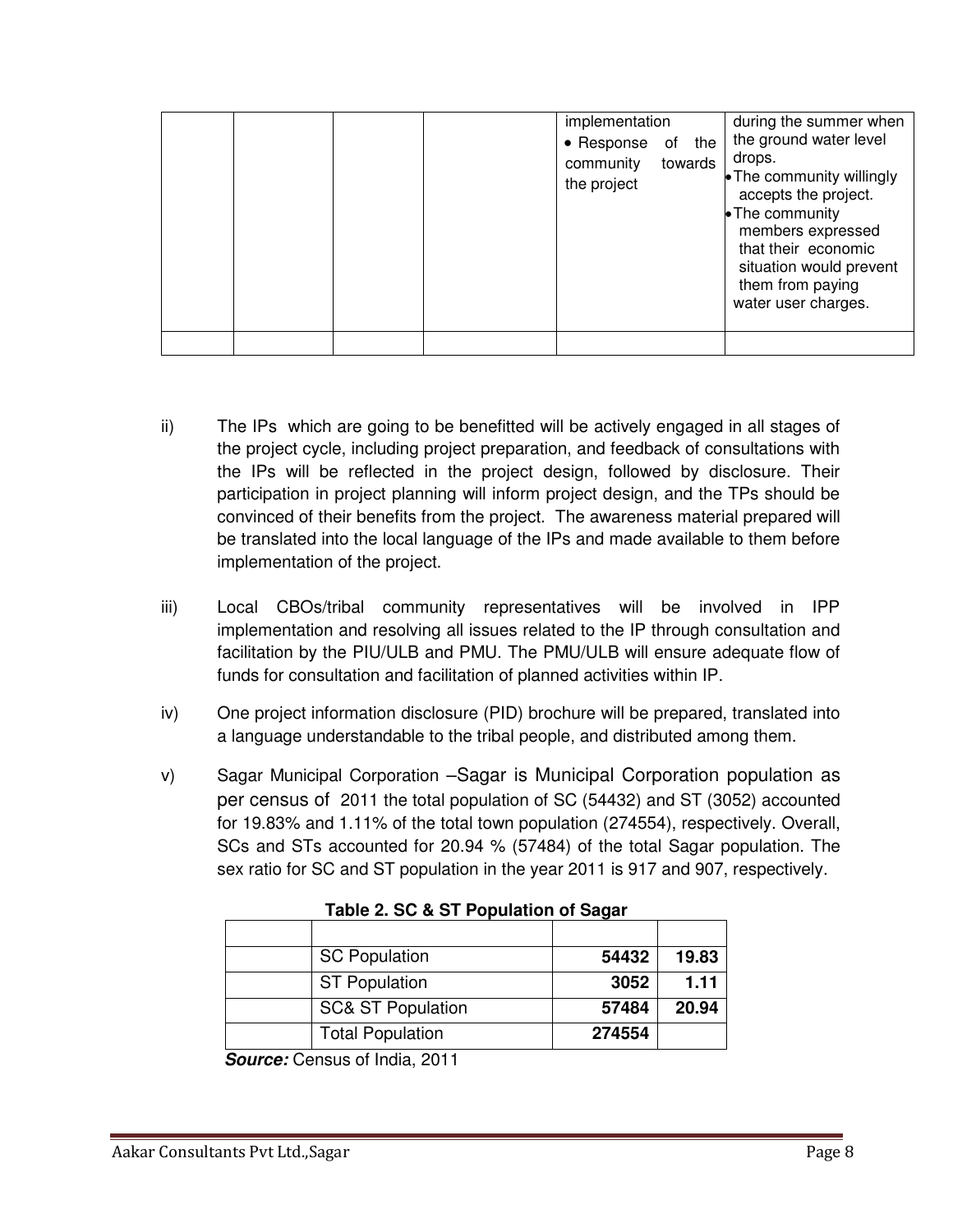vi). Ward wise detail of IP population as per census 2011 given in **Table-3** only ST population is 1.11% only .In Sagar Municipal corporation IP population scattered in all 48 wards ,these IP get directly benefitted by the project as project covers whole town. To increase participation of IP in above wards will be increased through regular consultation and information disclosure means.

| Ward<br>name/No. | <b>Total Population</b> | - - - - -<br><b>Total pop. Male</b> | Total<br>Pop.<br><b>Female</b> | Total Pop.<br><b>Sc</b> | <b>Total</b><br>Pop.<br><b>ST</b> |
|------------------|-------------------------|-------------------------------------|--------------------------------|-------------------------|-----------------------------------|
| $\mathbf{1}$     | 4624                    | 2383                                | 2241                           | $\overline{557}$        | 163                               |
| $\overline{2}$   | 2818                    | 1454                                | 1364                           | $\overline{146}$        | 40                                |
| 3                | 3636                    | 1856                                | 1780                           | 449                     | 136                               |
| $\overline{4}$   | 8694                    | 5083                                | 3611                           | 890                     | 466                               |
| 5                | 9400                    | 4842                                | 4558                           | 584                     | 281                               |
| 6                | 7179                    | 3680                                | 3499                           | 688                     | 61                                |
| $\overline{7}$   | 7154                    | 3726                                | 3428                           | 517                     | 167                               |
| 8                | 4015                    | 2045                                | 1970                           | 196                     | 06                                |
| $\overline{9}$   | 4053                    | 2105                                | 1948                           | 32                      | 13                                |
| 10               | 3597                    | 1884                                | 1713                           | 25                      | 07                                |
| 11               | 4335                    | 2237                                | 2098                           | 846                     | 08                                |
| 12               | 5387                    | 2794                                | 2593                           | 265                     | 11                                |
| $\overline{13}$  | 3823                    | 1954                                | 1869                           | $\overline{58}$         | 20                                |
| 14               | 7570                    | 3909                                | 8661                           | 909                     | 56                                |
| 15               | 5615                    | 2949                                | 2666                           | 3173                    | $\frac{117}{117}$                 |
| 16               | 6228                    | 3279                                | 2949                           | 3423                    | 5                                 |
| 17               | 7328                    | 3757                                | 3571                           | 3138                    | 14                                |
| 18               | 7056                    | 3738                                | 3318                           | 3026                    | 60                                |
| 19               | 6203                    | 3250                                | 2953                           | 2196                    | 60                                |
| $\overline{20}$  | 9065                    | 4706                                | 4359                           | 1696                    | 35                                |
| $\overline{21}$  | 4881                    | 2560                                | 2321                           | 230                     | $\overline{3}$                    |
| $\overline{22}$  | 4733                    | 6477                                | 5853                           | 4903                    | 56                                |
| $\overline{23}$  | 4299                    | 2251                                | 2048                           | 2008                    | 17                                |
| $\overline{24}$  | 4186                    | 2163                                | 2023                           | 2719                    | 29                                |
| 25               | 7365                    | 3873                                | 349                            | 74                      | 32                                |
| $\overline{26}$  | 3868                    | 2017                                | 1520                           | 704                     | 20                                |
| 27               | 4485                    | 1747                                | 2187                           | 258                     | $\mathbf{1}$                      |

**Table 3: Ward wise detail of Indigenous People of Sagar town**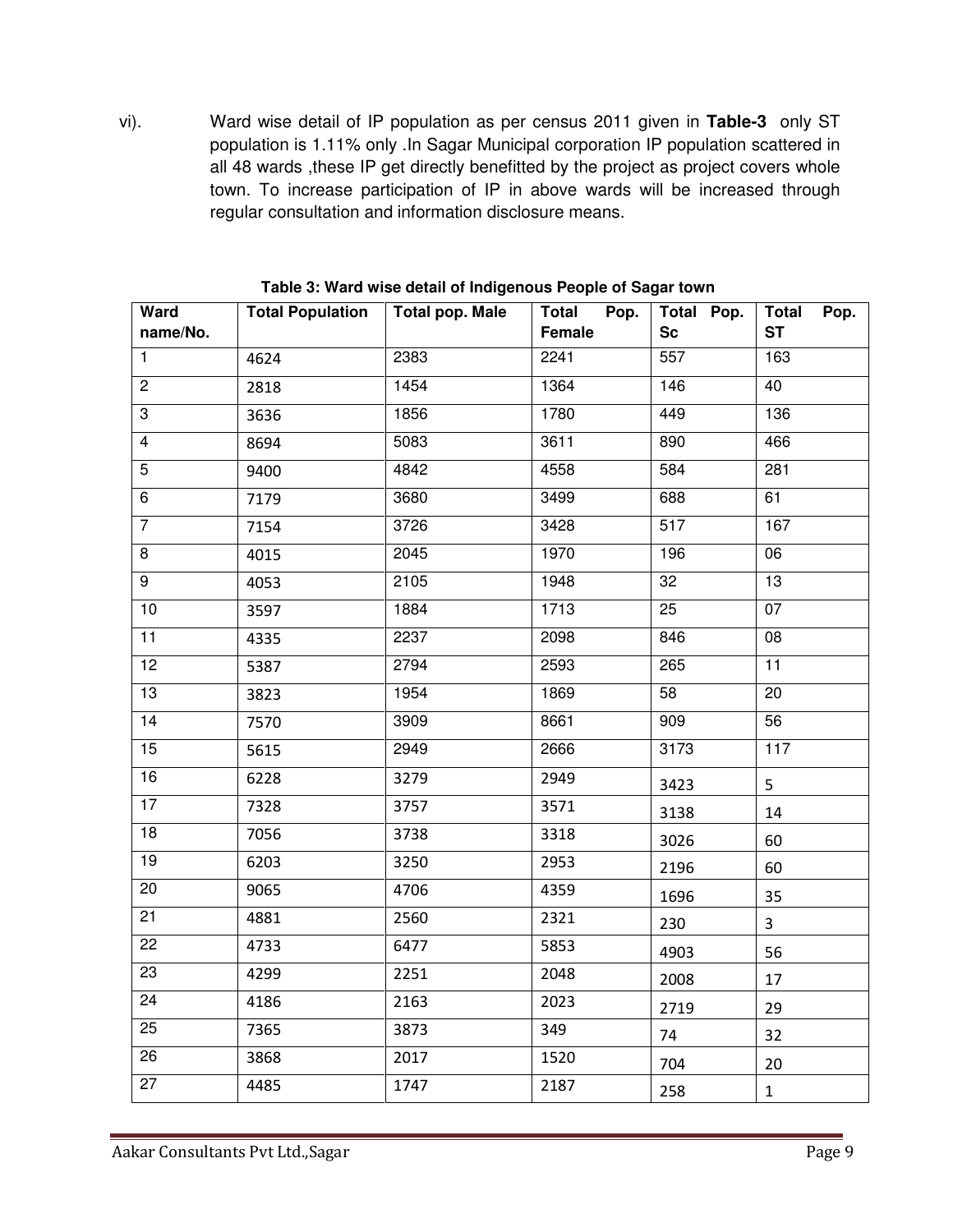| 28           | 8319   | 4312   | 4007   | 29    | 0              |
|--------------|--------|--------|--------|-------|----------------|
| 29           | 6902   | 3624   | 3278   | 70    | 4              |
| 30           | 8253   | 4297   | 3956   | 46    | $\mathbf{1}$   |
| 31           | 4523   | 2395   | 2128   | 57    | $\overline{4}$ |
| 32           | 3931   | 2033   | 1898   | 704   | 12             |
| 33           | 3079   | 1620   | 1459   | 132   | 19             |
| 34           | 3912   | 2007   | 1905   | 77    | $\overline{4}$ |
| 35           | 4651   | 2424   | 2227   | 2449  | 10             |
| 36           | 3525   | 1835   | 1690   | 702   | 12             |
| 37           | 4485   | 2467   | 2266   | 1689  | 30             |
| 38           | 8415   | 4436   | 3979   | 526   | $2^{\circ}$    |
| 39           | 3374   | 1697   | 1677   | 2728  | 59             |
| 40           | 2724   | 1406   | 1318   | 354   | $\mathbf 0$    |
| 41           | 5017   | 2576   | 2441   | 46    | $\overline{4}$ |
| 42           | 4200   | 2220   | 1980   | 388   | 5              |
| 43           | 6142   | 3120   | 3022   | 273   | 0              |
| 44           | 6905   | 3626   | 3279   | 2752  | 3              |
| 45           | 7998   | 4195   | 3803   | 2599  | 74             |
| 46           | 7687   | 4018   | 3669   | 1007  | 234            |
| 47           | 6545   | 3441   | 3104   | 829   | 239            |
| 48           | 1260   | 659    | 601    | 3148  | 434            |
| <b>Total</b> | 274556 | 143425 | 131131 | 54432 | 3052           |

#### **6. Monitoring**

14. Monitoring indicators suggested for inclusiveness of Indigenous people in the project and to check the positive impact /benefits ensured for Indigenous people of the different wards in Mihona town. Following activities suggested and indicators will be monitored for inclusion.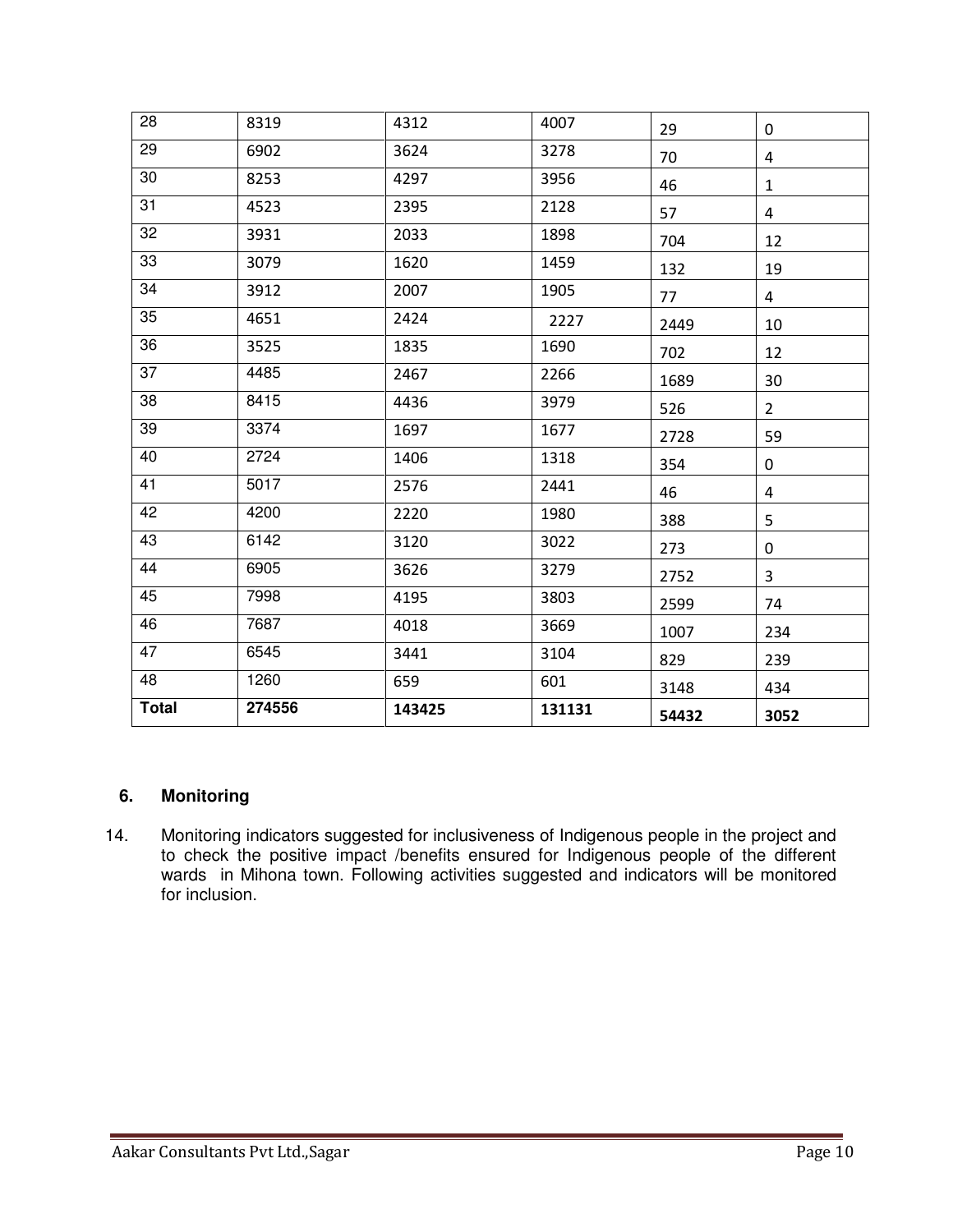| s.no | <b>Activities Suggested</b>                                                              | <b>Indicators for inclusion</b>                                                                                                         |
|------|------------------------------------------------------------------------------------------|-----------------------------------------------------------------------------------------------------------------------------------------|
| 1    | Consultation with Indigenous<br>through out<br>people<br>the<br>implementation phase     | ST<br>Number of SC/<br>persons<br>participated (M/F)                                                                                    |
| 2.   | Training programs for project<br>related jobs/other work                                 | Number. of participation(M/F)                                                                                                           |
| 3    | Individual/House connections                                                             | *Number of connections given as<br>per unit/FHH( No. of Total IP HHs -<br>HHs having existing<br>IP<br>connections=proposed in project) |
| 4.   | Employment Generation<br>in<br>project construction related<br>work                      | No. of IPs got employment (M/F)                                                                                                         |
| 5.   | Employment generation in O/M                                                             | No. of IPs employed in project<br>related work<br>operation<br>by<br>contractor(M/F)                                                    |
| 6.   | Liasioning of SC/ST women in<br>Income generation activities of<br>different departments | willingness of women(No. of female<br>shown interest/joined)                                                                            |

**Table 4 : Monitoring Indicators** 

\* As there is no record of number of SC/ST house holds having existing water connection. It is being ensured that 100% IP HHs will have individual water connections.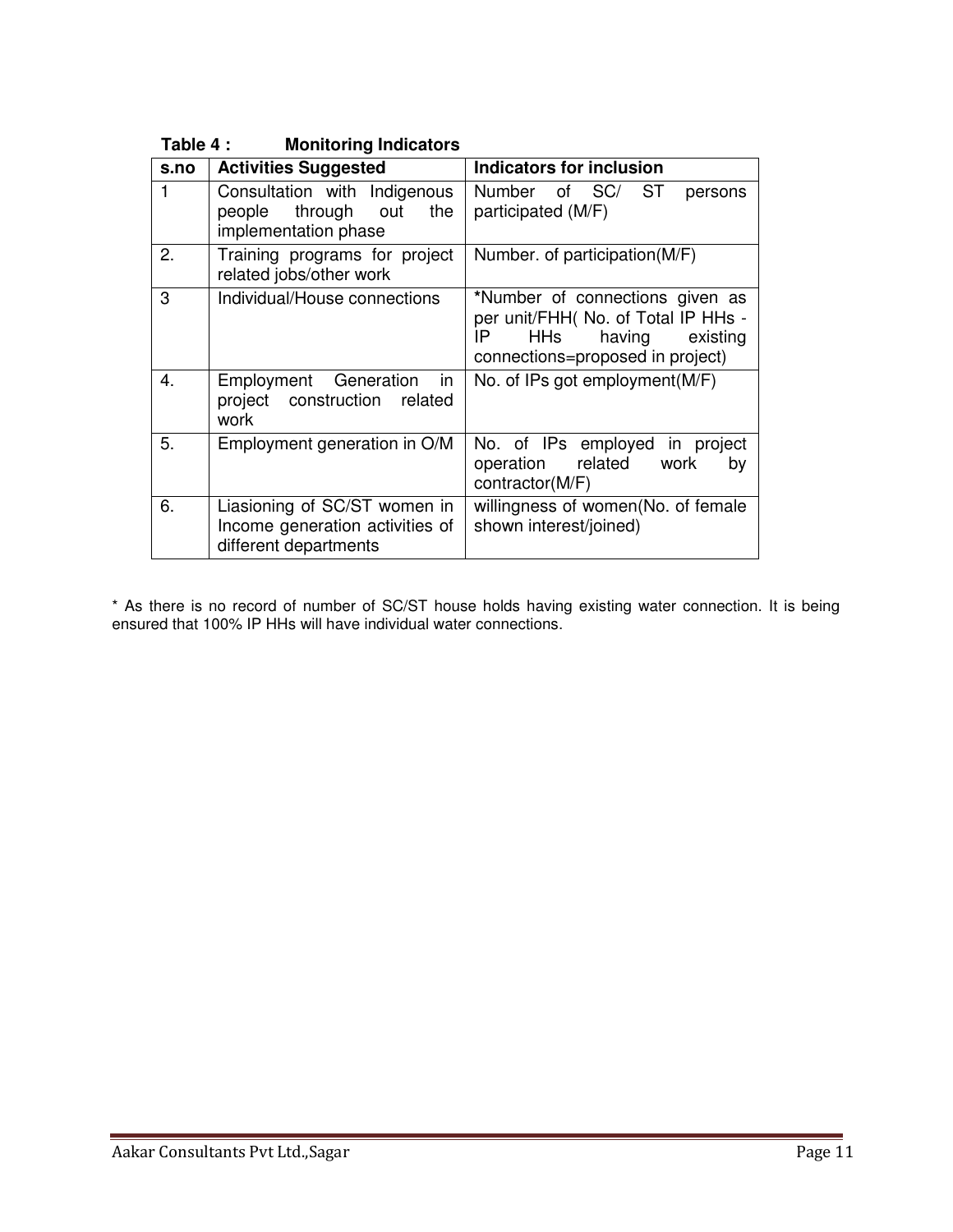#### **7. CONCLUSIONS**

#### **A. Summary and Conclusions**

- 15. No significant IP impacts are assessed at identified sites and project area for subproject components, as adequate vacant land is available for the proposed facilities, within the compounds of government lands. The site for WTP is on existing land .2 OHTs proposed at Sagar land is owned by Revenue Land NOC for that is under approval. So no Involuntary Resettlement, Displacement or income loss of Indigenous People in subproject. For linear components (pipe laying) or those proposed along government road RoWs, temporary disruption to road users, pedestrians and community members will be avoided.
- 16. It is being ensured that IPs will be included in project benefits (a) 100% individual household connection for BPL SC and 100% ST households will be ensured under the project, (b) the contract will include a provision related to preferential employment of local SC/ST population and women / vulnerable persons available for work, in construction-related work and work related to O&M of project facilities. The contractor will maintain records of such employment, which will be monitored by the PMU.
- 17. In the most congested zones of Sagar Safety measures and mitigated during construction by the contractor through simple measures and ensured safeguard measures reached to IPs.

| S.no           | <b>Description</b>                                                                                               | <b>Target group</b>             | <b>Estimated cost</b> | Source of fund               |
|----------------|------------------------------------------------------------------------------------------------------------------|---------------------------------|-----------------------|------------------------------|
| 1.             | <b>Discussion</b><br>Focus<br>Group<br>building<br>capacity<br>and<br>trainings, income generation<br>activities | Majority wards IP               | INR 2,00000           | Included<br>in<br>subproject |
| $\overline{2}$ | provision<br>for<br>οf<br>planks<br>pedestrian access to shops<br>Indigenous<br>owned<br>by<br>people            | οf<br>persons<br>majority wards | INR 3,00000           | in<br>Included<br>subproject |
| 3              | 10% contingencies                                                                                                |                                 | <b>INR 50000</b>      |                              |
|                | <b>Total</b>                                                                                                     |                                 | <b>INR 550000</b>     |                              |

#### **Table 5: Budgetary Provision**

#### **Next Steps**

. The DDR needs to be updated with the following information:

- To increase the participation of Indigenous People in project activities ,the frequency of consultations, will be increased; record of consultations held with local communities and other stakeholders to be documented and included in updated/final DDR.
- Due diligence report to be updated from time to time by PMU, initiation/completion of due procedures reported, and ADB approval obtained prior to start of construction.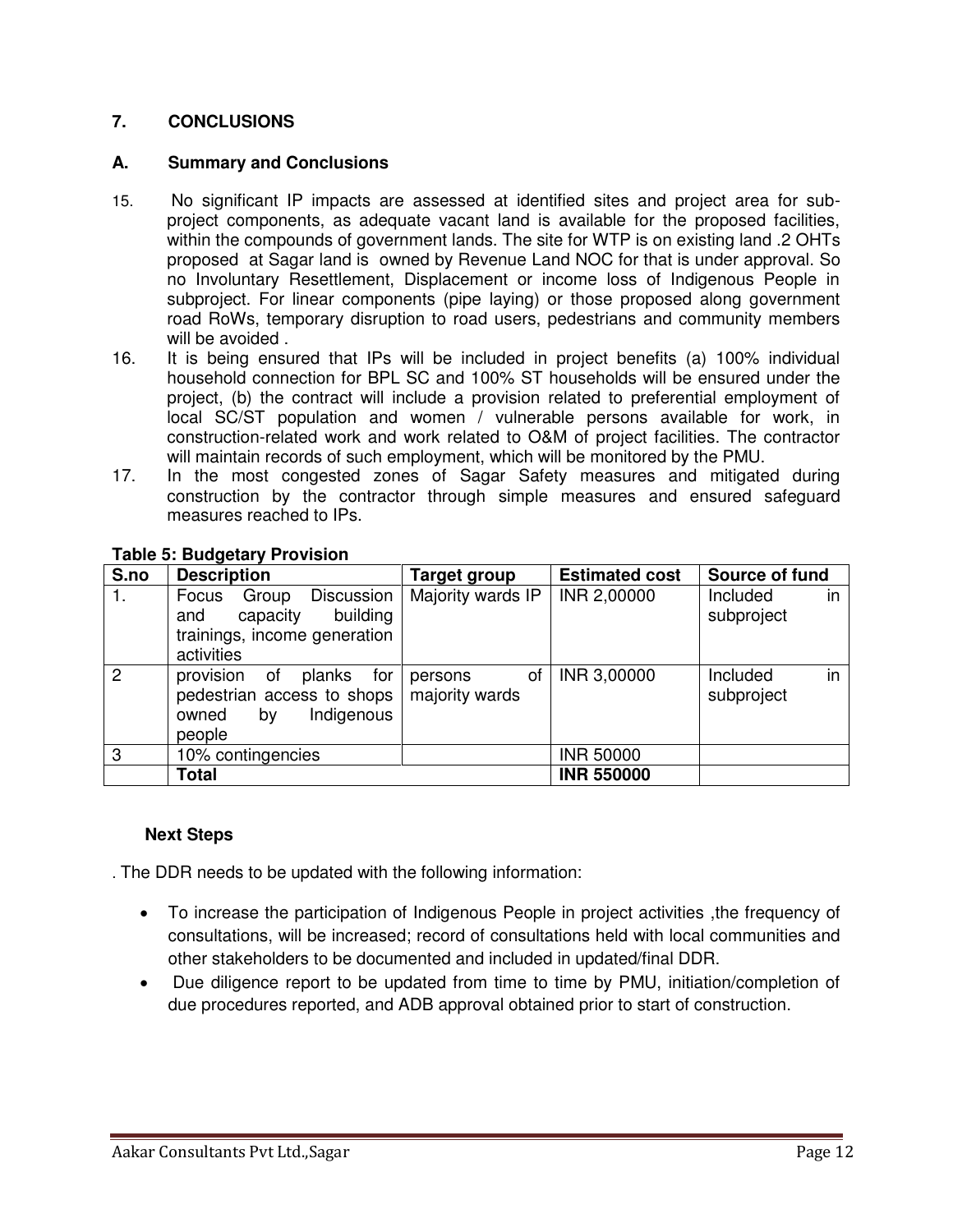#### **Appendix 1. List of Tribal Communities in State of Madhya Pradesh as Provided by Ministry of Tribal Affairs, Government of India**

- 1. Agariya
- 2. Andh
- 3. Baiga
- 4. Bhaina
- 5. Bharia Bhumia, Bhuinhar Bhumia, Bhumiya, Bharia, Paliha, Pando
- 6. Bhattra
- 7. Bhil, Bhilala, Barela, Patelia
- 8. Bhil Mina
- 9. Bhunjia
- 10. Biar, Biyar
- 11. Binjhwar
- 12. Birhul, Birhor
- 13. Damor, Damaria
- 14. Dhanwar
- 15. Gadaba, Gadba
- 16. Gond; Arakh, Arrakh, Agaria, Asur, Badi Maria, Bada Maria, Bhatola, Bhimma, Bhuta, Koilabhuta, Koliabhuti, Bhar, Bisonhorn Maria, Chota Maria, Dandami Maria, Dhuru, Dhurwa, Dhoba, Dhulia, Dorla, Gaiki, Gatta, Gatti, Gaita, Gond Gowari, Hill Maria, Kandra, Kalanga,

 Khatola, Koitar, Koya, Khirwar, Khirwara, Kucha Maria, Kuchaki Maria, Madia, Maria, Mana, Mannewar, Moghya, Mogia, Monghya, Mudia, Muria, Nagarchi, Nagwanshi, Ojha, Raj, Sonjhari Jhareka, Thatia, Thotya, Wade Maria, Vade Maria, Daroi

- 17. Halba, Halbi
- 18. Kamar
- 19. Karku
- 20. Kawar, Kanwar, Kaur, Cherwa, Rathia, Tanwar, Chattri
- 21. (Omitted)
- 22. Khairwar, Kondar
- 23. Kharia
- 24. Kondh, Khond, Kandh
- 25. Kol
- 26. Kolam
- 27. Korku, Bopchi, Mouasi, Nihal, Nahul Bondhi, Bondeya
- 28. Korwa, Kodaku
- 29. Majhi
- 30. Majhwar
- 31. Mawasi
- 32. Omitted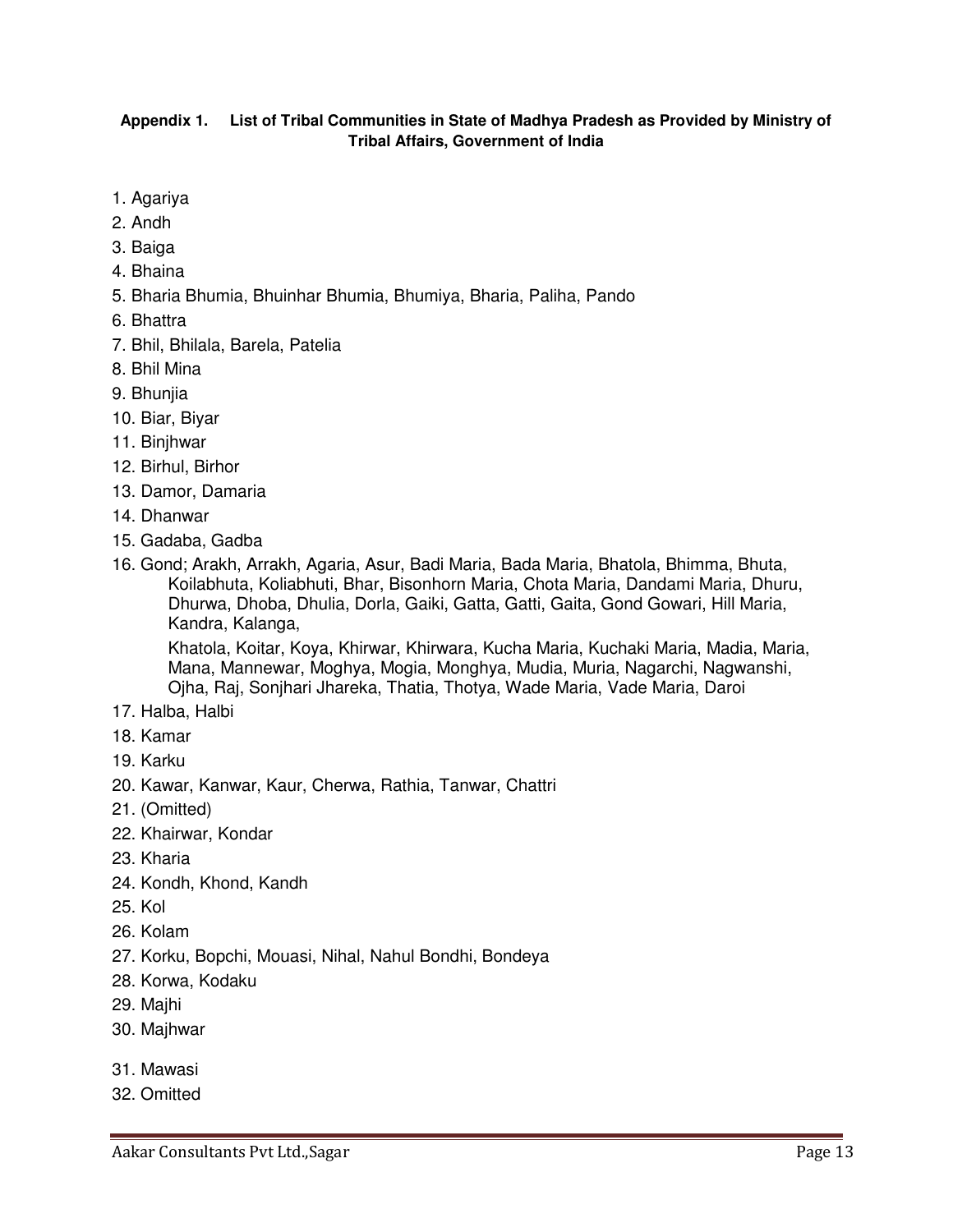- 33. Munda
- 34. Nagesia, Nagasia
- 35. Oraon, Dhanka, Dhangad
- 36. Panika [in (i) Chhatarpur, Panna, Rewa, Satna, Shahdol, Umaria, Sidhi and Tikamgarh districts, and (ii) Sevda and Datia tehsils of Datia district]
- 37. Pao
- 38. Pardhan, Pathari, Saroti
- 39. Omitted
- 40. Pardhi, Bahelia, Bahellia, Chita Pardhi, Langoli Pardhi, Phans Pardhi, Shikari,

 Takankar, Takia [In (i) Chhindwara, Mandla, Dindori and Seoni districts, (ii) Baihar Tahsil of Balaghat District, (iii) Betul, Bhainsdehi and Shahpur tahsils of Betul district,

 (iv) Patan tahsil and Sihora and Majholi blocks of Jabalpur district, (v) Katni (Murwara) and Vijaya Raghogarh tahsils and Bahoriband and Dhemerkheda blocks of Katni district, (vi) Hoshangabad , Babai, Sohagpur, Pipariya and Bankhedi tah sils and Kesla block of Hoshangabad district, (vii) Narsinghpur district, and (viii) Harsud Tahsil of Khandwa district]

- 41. Parja
- 42. Sahariya, Saharia, Seharia, Sehria, Sosia, Sor
- 43. Saonta, Saunta
- 44. Saur
- 45. Sawar, Sawara
- 46. Sonr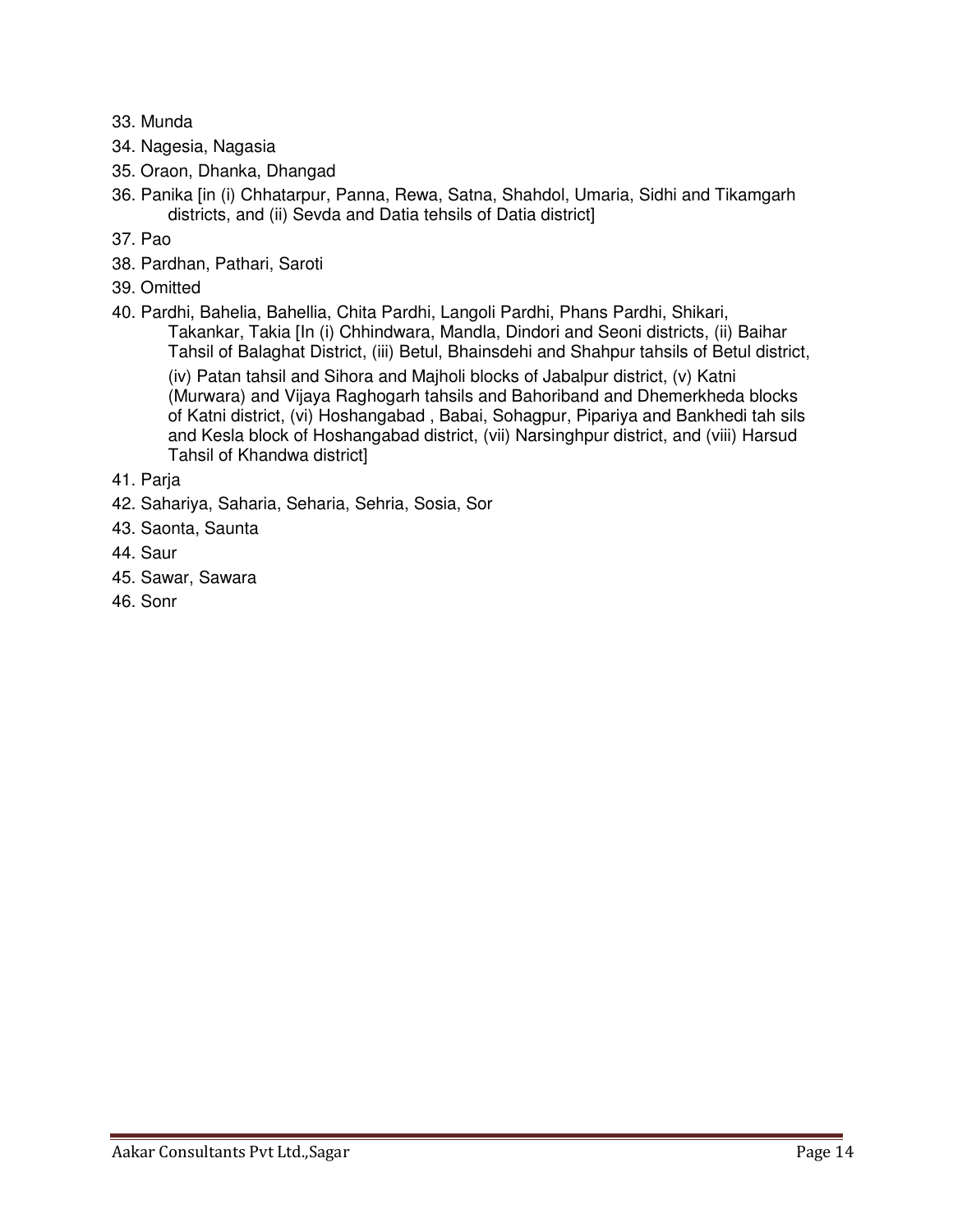#### **Appendix 2. List of Schedule Areas in Madhya Pradesh as Specified by the Scheduled Areas under the Sixth Schedule of Indian Constitutions**

- 1. Jhabua district
- 2. Mandla district
- 3. Dindori district
- 4. Barwani district
- 5. Sardarpur, Dhar, Kukshi, Dharampuri, Gandhwani and Manawar tahsils in Dhar district

6. Bhagwanpura, Segaon, Bhikangaon, Jhirniya, Khargone and Meheshwar tahsils in Khargone (West Nimar) district

7. Khalwa Tribal Development Block of Harsud tahsil and Khaknar Tribal Development Block of Khaknar tahsil in Khandwa (East Nimar) district

8. Sailana and Bajna tahsils in Ratlam district

9. Betul tahsil (excluding Betul Development Block) and Bhainsdehi and Shahpur tahsils in Betul district 10. Lakhanadone, Ghansaur and Kurai tahsils in Seoni district

- 11. Baihar tahsil in Balaghat district
- 12. Kesla Tribal Development Block of Itarsi tahsil in Hoshangabad district

13. Pushparajgarh, Anuppur, Jaithari, Kotma, Jaitpur, Sohagpur and Jaisinghnagar tahsils of Shahdol district

14. Pali Tribal Development Block in Pali tahsil of Umaria district

15. Kusmi Tribal Development Block in Kusmi tahsil of Sidhi district

16. Karahal Tribal Development Block in Karahal tahsil of Sheopur district

17. Tamia and Jamai tahsils, patwari circle Nos. 10 to 12 and 16 to 19, villages Siregaon Khurd and Kirwari in patwari circle no. 09, villages Mainawari and Gaulie Parasia of patwari circle No. 13 in Parasia tahsil, village Bamhani of Patwari circle No. 25 in Chhindwara tahsil, Harai Tribal Development Block and patwari circle Nos. 28 to 36,41,43,44 and 45B in Amarwara tahsil Bichhua tahsil and patwari circle Nos. 05,08,09,10,11 and 14 in Saunsar tahsil, Patwari circle Nos. 01 to 11 and 13 to 26, and patwari circle no. 12 (excluding village Bhuli), village Nandpur of patwari circle No. 27, villages Nikanth and Dhawdikhapa of patwari circle no 28 in Pandurna tahsil of Chhindwara district.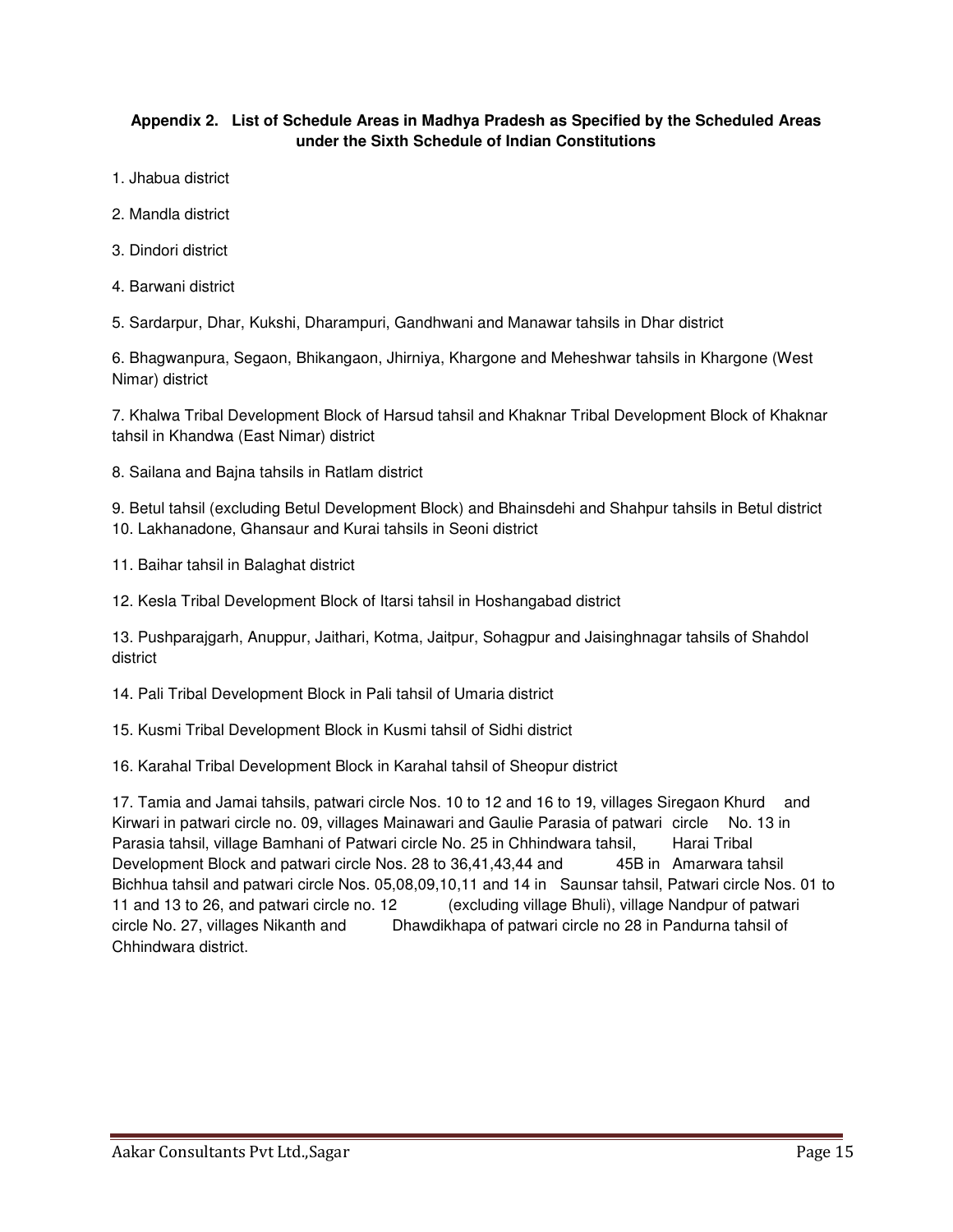**Appendix 3. Stakeholder Consultation photographs and list of participants** 

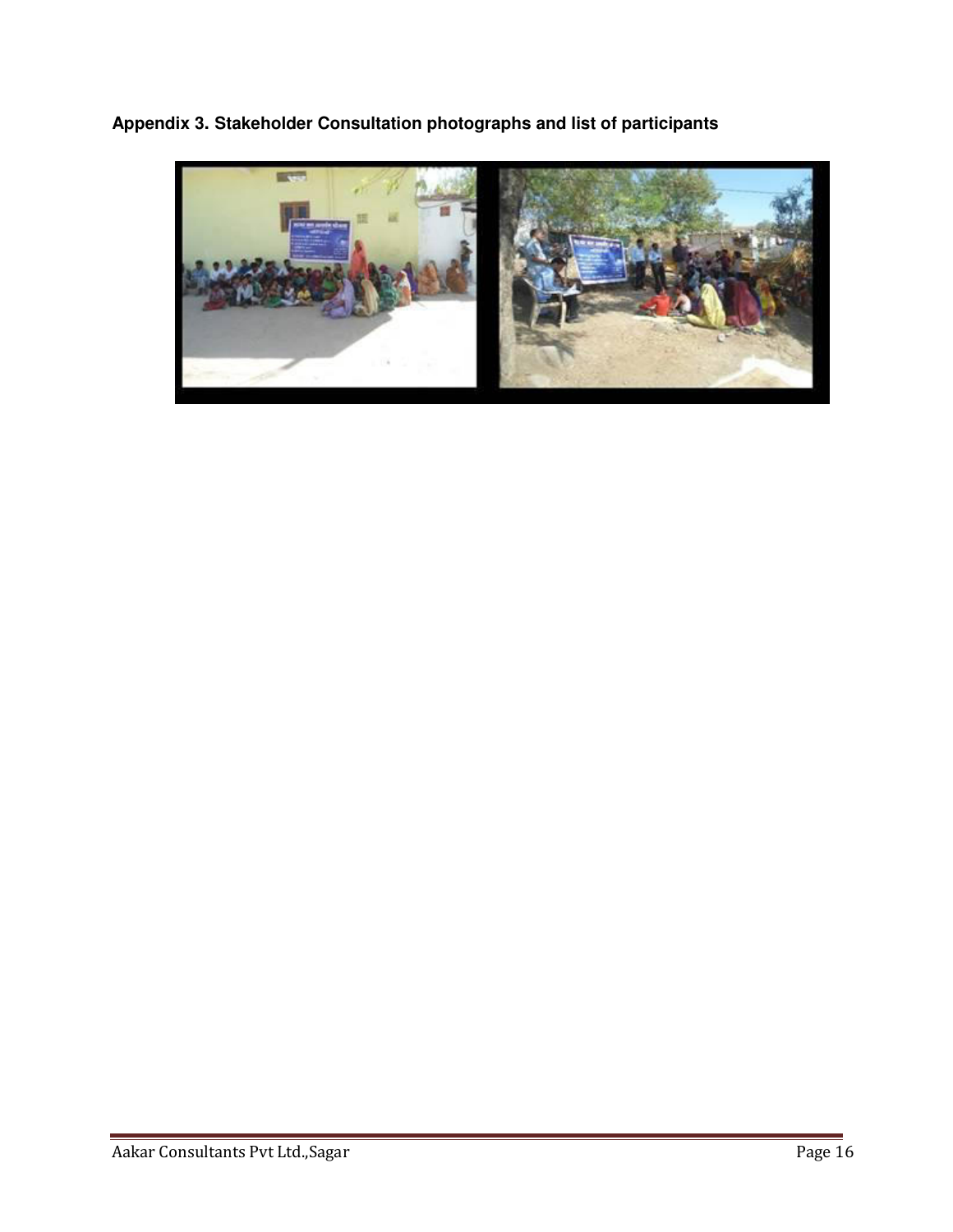#### **List of participants**

Attendance List of person's Participated and Proceedings 5. Mean Solo you and Creat  $Q_{\text{PPI}}$   $\theta$   $D_{\theta}$  2122  $H_{\text{E}}$   $\theta$  $-$  21921915  $\omega$ /0 215 21214952 21/92149  $2\pi\sqrt{3}$  $-m$ siadi  $w|_0$  alidationleare storage  $\frac{1}{\sin \theta \cos \theta}$   $\frac{1}{\sin \theta}$   $\frac{1}{\sin \theta}$   $\frac{1}{\sin \theta}$   $\frac{1}{\cos \theta}$  $\frac{1}{2}$  and  $\frac{1}{2}$  and  $\frac{1}{2}$  and  $\frac{1}{2}$  $-1-\xi\overrightarrow{1-\xi\overrightarrow{1-\xi\overrightarrow{1-\xi\overrightarrow{1-\xi\overrightarrow{1-\xi\overrightarrow{1-\xi\overrightarrow{1-\xi\overrightarrow{1-\xi\overrightarrow{1-\xi\overrightarrow{1-\xi\overrightarrow{1-\xi\overrightarrow{1-\xi\overrightarrow{1-\xi\overrightarrow{1-\xi\overrightarrow{1-\xi\overrightarrow{1-\xi\overrightarrow{1-\xi\overrightarrow{1-\xi\overrightarrow{1-\xi\overrightarrow{1-\xi\overrightarrow{1-\xi\overrightarrow{1-\xi\overrightarrow{1-\xi\overrightarrow{1-\xi\overrightarrow{1-\xi\overrightarrow{1-\xi\overrightarrow{1-\xi\overrightarrow{1-\xi\overrightarrow{1-\xi\overrightarrow{1-\xi\overrightarrow{1-\$  $\frac{1}{2}$  $4\sqrt{912}$   $10\sqrt{6}$   $\sqrt{241}$   $\sqrt{61}$   $\sqrt{41}$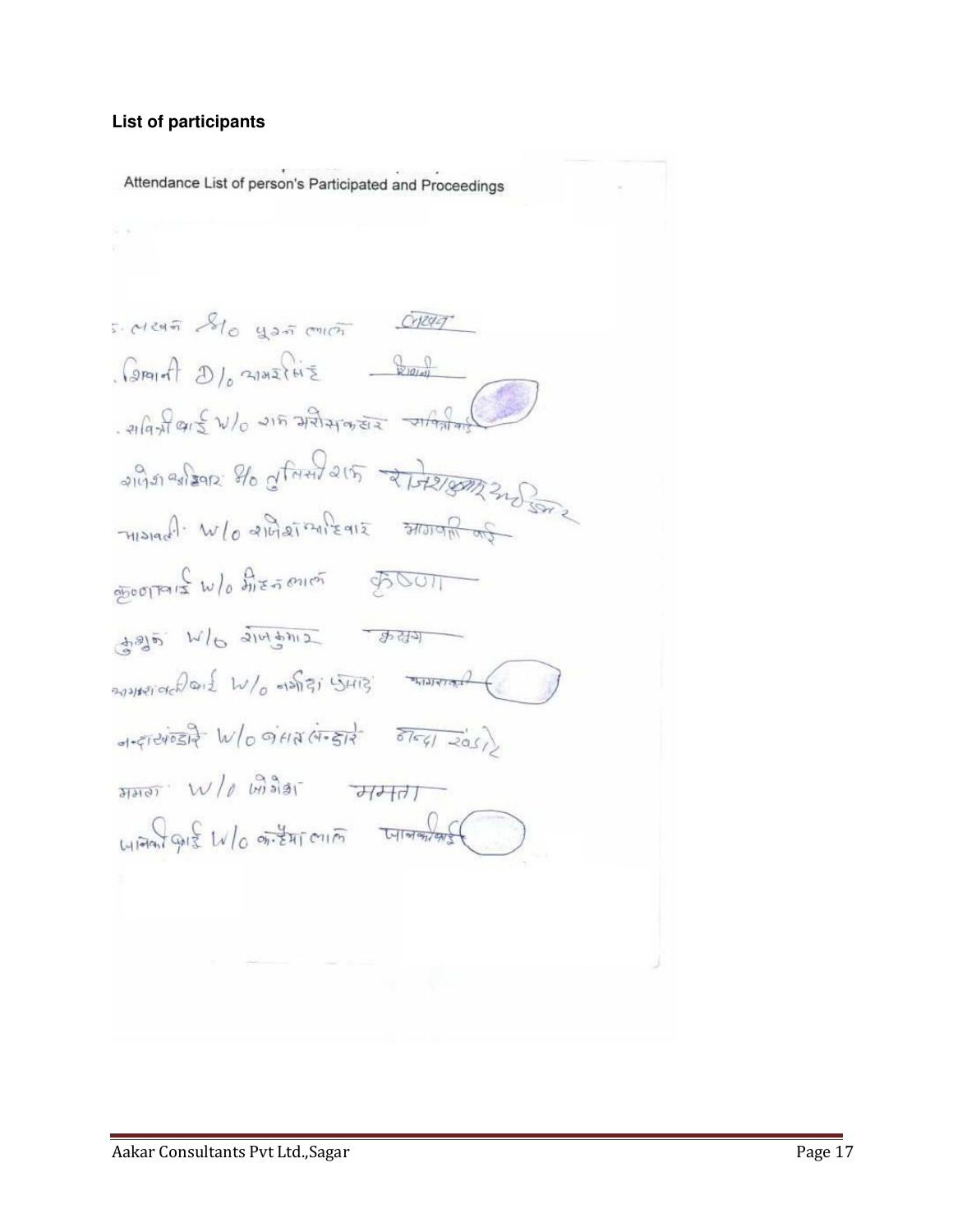#### **Appendix-4-Screening Checklist for Indigenous People Impact**

#### A. **Introduction**

- 1. Each project/subproject/component needs to be screen for any involuntary resettlement impacts and indigenous people impacts which will occur or already occurred. This screening determines the necessary action to be done by the project team.
- B. Information on project/subproject/component:
	- a. District/ Administrative Name: Sagar
	- b. Location (km): **Sagar 0 Km**
	- c. Civil work dates (proposed): NA
	- d. Technical Description: **Sagar-Water Supply Subproject**
- **2.** Below is the initial screening for indigenous people impacts and due diligence exercise. **Positive or negative/permanent and temporary/ directly and indirectly impacts** must be considered and reported in the screening process.

| <b>KEY CONCERNS</b><br>(Please provide elaborations<br>on the Remarks column)                                                                                                                                                                                                                     | <b>YES</b> | <b>NO</b>    | <b>NOT</b><br><b>KNOWN</b> | <b>Remarks</b>                                                                                                                                                                                             |
|---------------------------------------------------------------------------------------------------------------------------------------------------------------------------------------------------------------------------------------------------------------------------------------------------|------------|--------------|----------------------------|------------------------------------------------------------------------------------------------------------------------------------------------------------------------------------------------------------|
| A. Indigenous Peoples Identification                                                                                                                                                                                                                                                              |            |              |                            |                                                                                                                                                                                                            |
| 1. Are there socio-cultural groups present in or use<br>the project area who may be considered as "tribes"<br>(hill tribes, schedules tribes, tribal peoples),<br>"minorities" (ethnic or national minorities), or<br>"indigenous communities" in the project area?                               |            |              |                            | project<br>As<br>covers<br>whole town . In wards<br>having<br>mixed<br>population<br>0f<br>Schedules tribes and<br>National minorities in<br>the project area                                              |
| 2. Are there national or local laws or policies as<br>well as anthropological researches/studies that<br>consider these groups present in or using the<br>project area as belonging to "ethnic minorities",<br>scheduled tribes, tribal peoples, national minorities,<br>or cultural communities? | ✓          |              |                            | On the basis of data<br>of Socioeconomic &<br>caste census (SECC)<br>Population<br>and<br>the<br>2011<br>Census<br>having<br>is<br>town<br>population<br>Ωf<br>Schedule tribes and<br>National minorities. |
| 3. Do such groups self-identify as being part of a<br>distinct social and cultural group?                                                                                                                                                                                                         |            | ✓            |                            |                                                                                                                                                                                                            |
| 4. Do such groups maintain collective attachments<br>to distinct habitats or ancestral territories and/or to<br>the natural resources in these habitats and<br>territories?                                                                                                                       |            | $\checkmark$ |                            |                                                                                                                                                                                                            |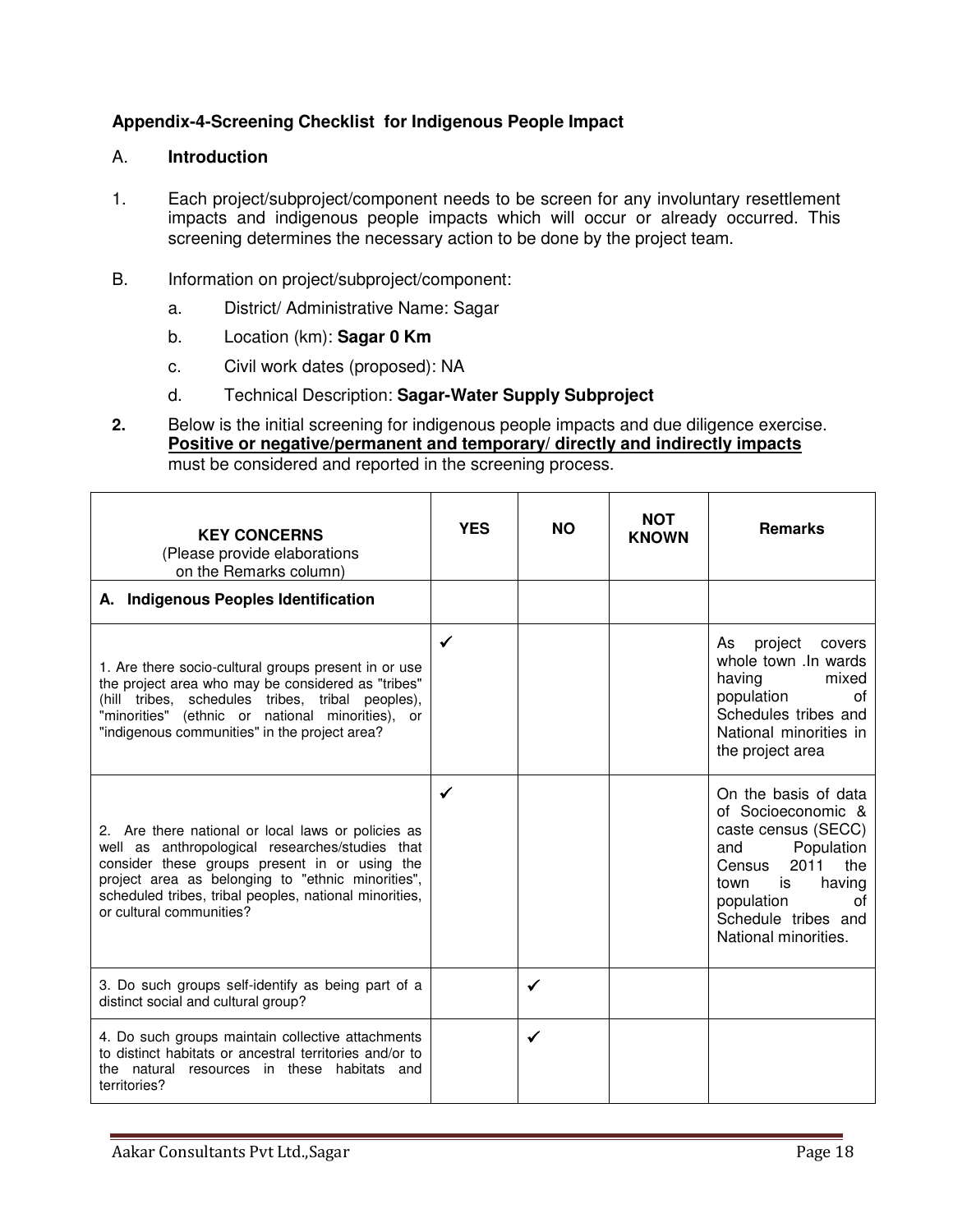| <b>KEY CONCERNS</b><br>(Please provide elaborations<br>on the Remarks column)                                                                                                                                  | <b>YES</b> | <b>NO</b>    | <b>NOT</b><br><b>KNOWN</b> | <b>Remarks</b>                                                                                                                                     |
|----------------------------------------------------------------------------------------------------------------------------------------------------------------------------------------------------------------|------------|--------------|----------------------------|----------------------------------------------------------------------------------------------------------------------------------------------------|
| 5. Do such groups maintain cultural, economic,<br>social, and political institutions distinct from the<br>dominant society and culture?                                                                        |            | ✓            |                            |                                                                                                                                                    |
| 6. Do such groups speak a distinct language or<br>dialect?                                                                                                                                                     |            | $\checkmark$ |                            | These groups using<br>local language<br>as<br>they are from longer<br>period in town.                                                              |
| 7. Has such groups been historically, socially and<br>disempowered,<br>economically<br>marginalized,<br>excluded, and/or discriminated against?                                                                | ✓          |              |                            | economically<br>marginalised                                                                                                                       |
| 8. Are such groups represented as "Indigenous<br>Peoples" or as "ethnic minorities" or "scheduled<br>tribes" or "tribal populations" in any formal decision-<br>making bodies at the national or local levels? | ✓          |              |                            | As<br>few<br>elected<br>representatives<br>are<br>from<br>such<br>groups<br>part of<br>they<br>are<br>decision<br>making<br>bodies at local level. |
| <b>B. Identification of Potential Impacts</b>                                                                                                                                                                  |            |              |                            |                                                                                                                                                    |
| 9. Will the project directly or indirectly benefit or<br>target Indigenous Peoples?                                                                                                                            | ✓          |              |                            | Whole town covered<br>under<br>piped water<br>supply.                                                                                              |
| 10. Will the project directly or indirectly affect<br>Indigenous Peoples' traditional socio-cultural and<br>belief practices? (e.g. child-rearing,<br>health,<br>education, arts, and governance)              |            | ✓            |                            |                                                                                                                                                    |
| 11. Will the project affect the livelihood systems of<br>Indigenous Peoples? (e.g., food production system,<br>natural resource management, crafts and trade,<br>employment status)                            |            |              |                            |                                                                                                                                                    |
| 12. Will the project be in an area (land or territory)<br>occupied, owned, or used by Indigenous Peoples,<br>and/or claimed as ancestral domain?                                                               |            | ✓            |                            |                                                                                                                                                    |
| <b>C. Identification of Special Requirements</b>                                                                                                                                                               |            |              |                            |                                                                                                                                                    |
| Will the project activities include:                                                                                                                                                                           |            |              |                            |                                                                                                                                                    |
| Commercial development of the cultural<br>13.<br>resources and knowledge of Indigenous Peoples?                                                                                                                |            | ✓            |                            |                                                                                                                                                    |